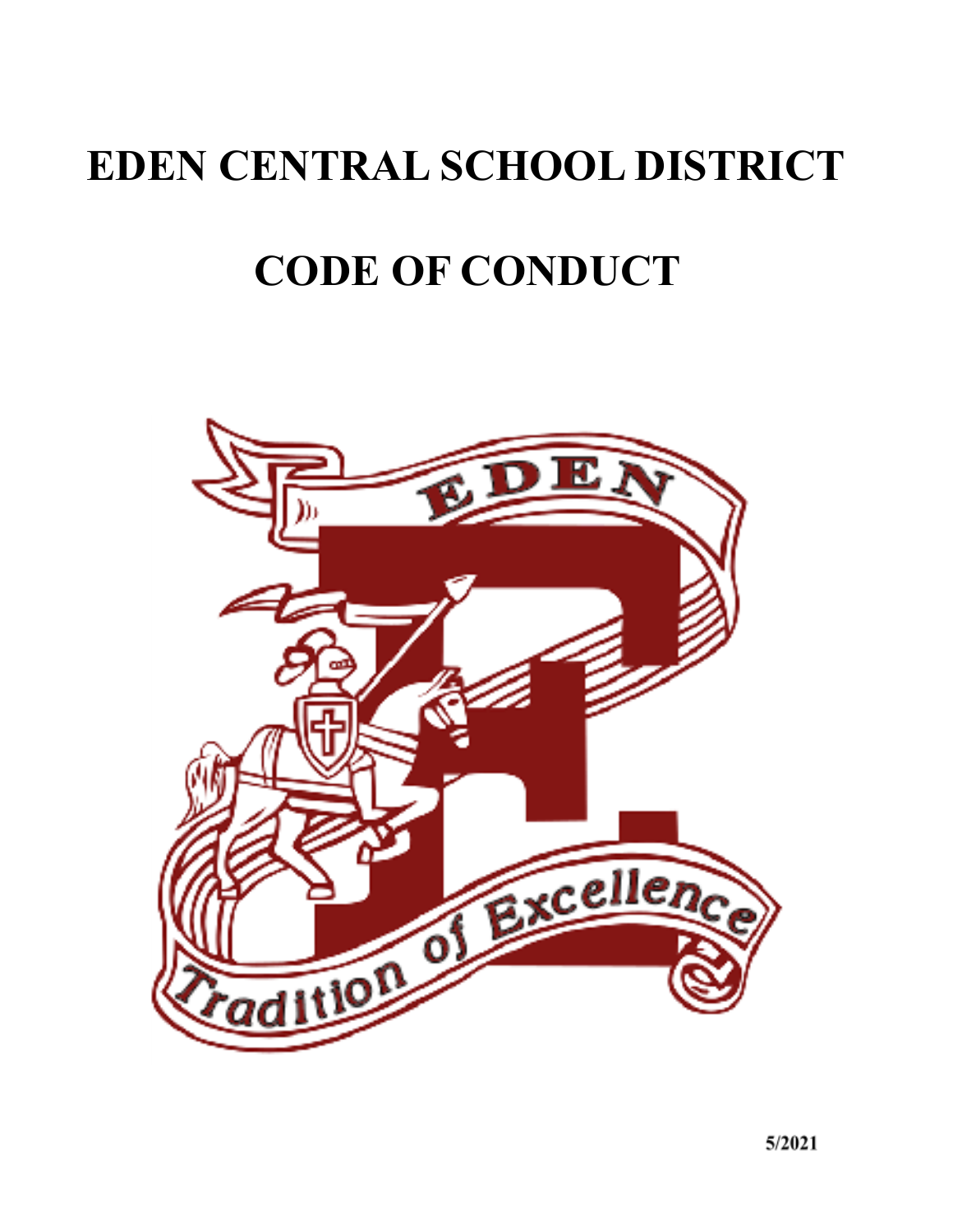# **TABLE OF CONTENTS**

| $\overline{I}$ . |                                                                   |  |
|------------------|-------------------------------------------------------------------|--|
| II.              | DIGNITY FOR ALL STUDENTS ACT BUILDING COORDINATORS3               |  |
| III.             |                                                                   |  |
| IV.              |                                                                   |  |
| V.               |                                                                   |  |
| VI.              |                                                                   |  |
| VII.             |                                                                   |  |
| VIII.            |                                                                   |  |
| IX.              |                                                                   |  |
| X.               |                                                                   |  |
| XI.              | DISCIPLINARY PENALTIES, PROCEDURES, MINIMUM PERIODS OF SUSPENSION |  |
| XII.             |                                                                   |  |
| XIII.            |                                                                   |  |
| XIV.             |                                                                   |  |
| XV.              |                                                                   |  |
| XVI.             |                                                                   |  |
| XVII.            |                                                                   |  |
| XVIII.           |                                                                   |  |
| XIX.             |                                                                   |  |

..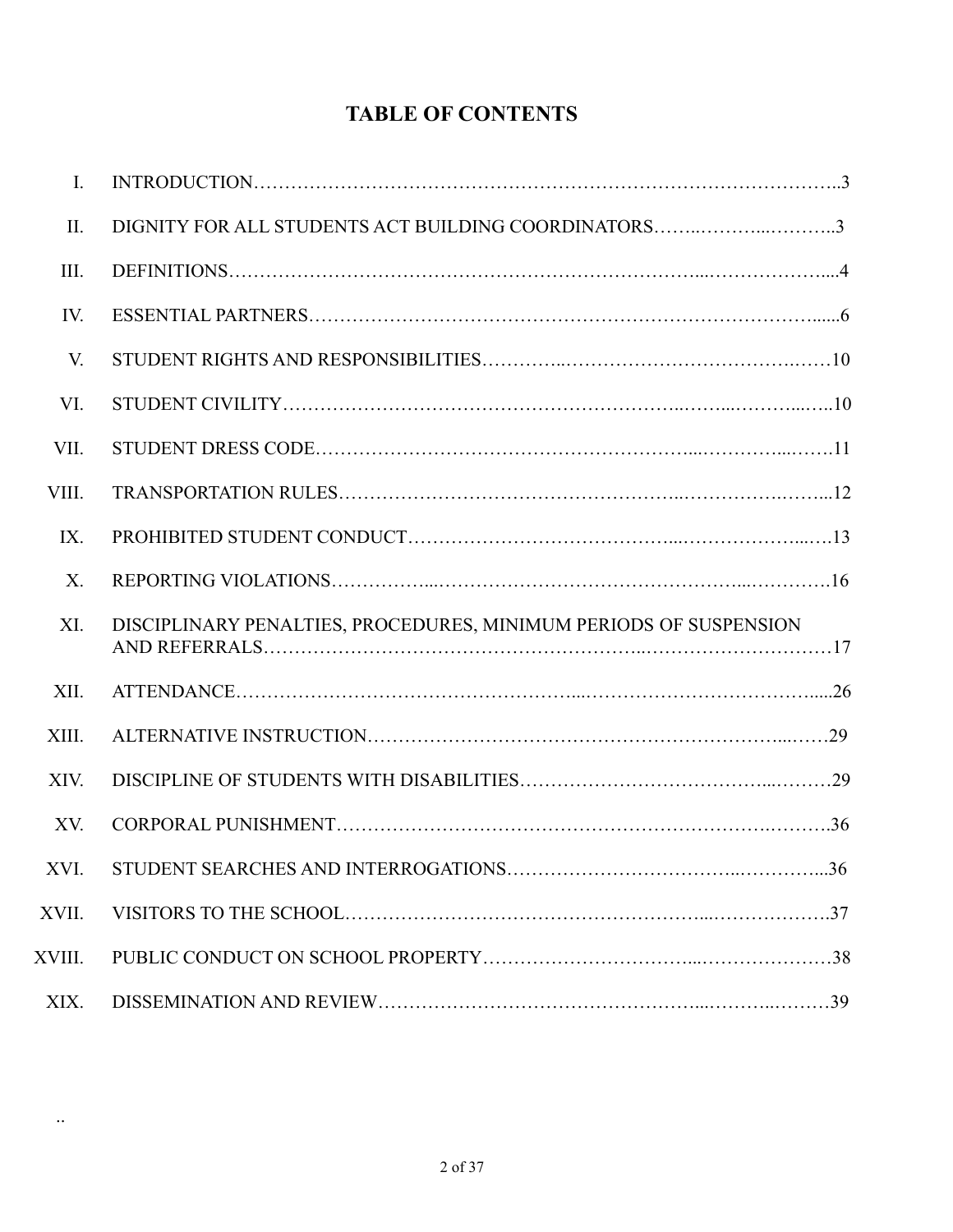# **I. INTRODUCTION**

The Board of Education ("Board") is committed to providing a safe and orderly school environment where students may receive and district personnel may deliver quality educational services without disruption or interference. Responsible behavior by students, teachers, other district personnel, parents and other visitors is essential to achieving this goal.

The District has a long-standing set of expectations for conduct on school property and at school functions. These expectations are based on the principles of civility, mutual respect, citizenship, character, tolerance, honesty, and integrity.

The Board recognizes the need to clearly define these expectations for acceptable conduct on school property, to identify the possible consequences of unacceptable conduct, and to ensure that discipline when necessary is administered promptly and fairly. To this end, the Board adopts this Code of Conduct ("Code").

Unless otherwise indicated, this Code applies to all students, school personnel, parents and other visitors when on school property or attending a school function.

# **II. DIGNITY FOR ALL STUDENTS ACT (DASA) BUILDING COORDINATORS**

#### **Middle School**

Jeffrey Cervoni 992-3600 jcervoni@edencsd.org

#### **High School**

Jason E. Lyons 992-3600 jlyons@edencsd.org

#### **Eden Elementary School**

Kelly LaRosa 992-3610 kmorgan-larosa@edencsd.org

#### **G.L.P. School**

Loran Carter 992-3638 lcarter@edencsd.org

## **III. DEFINITIONS**

For the purposes of this Code, the following definitions apply: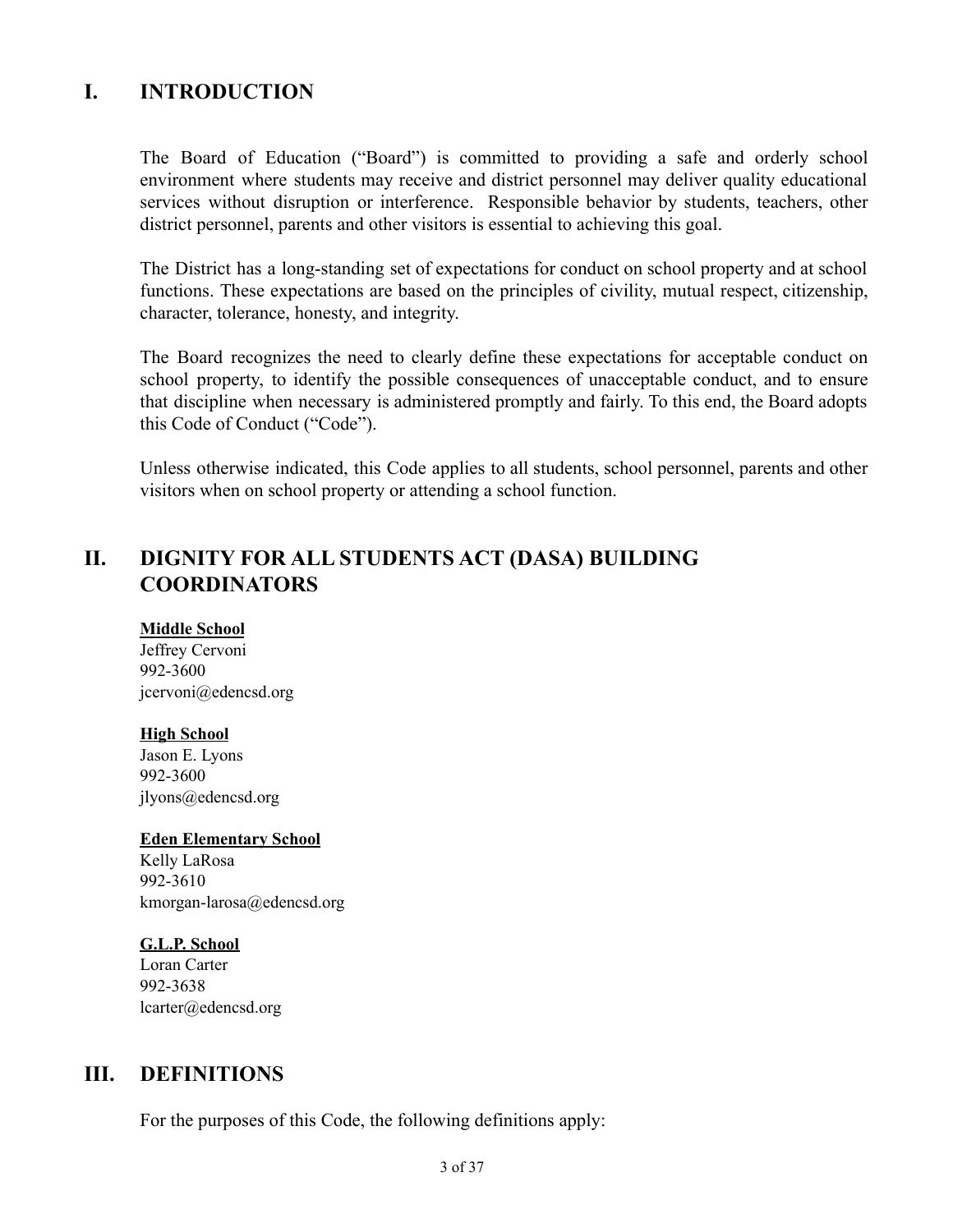*Disruptive Student* means an elementary or secondary student under the age of 21 who is substantially disruptive to the educational process or substantially interferes with the teacher's authority over the classroom.

*Parent* means parent, guardian or person in relation to a student.

*School Property* means in or within any building, structure, athletic playing field, playground, parking lot or land contained within the real property boundary line of a public elementary or secondary school; or in or on a school bus *(Educational Law Section 11 [1])*.

*School Bus* means every motor vehicle owned and operated for the transportation of students, teachers and other persons acting in a supervisory capacity, to or from school or school activities, or, privately owned and operated for compensation for the transportation of students, teachers and other persons acting in a supervisory capacity to or from school or school activities *(Educational Law Section 11 [1] and Vehicle and Traffic Law Section 142).*

**School Function** means any school-sponsored event or activity, including but not limited to interscholastic athletics or extracurricular events or activities.

*Disability* means (a) a physical, mental or medical impairment resulting from anatomical, physiological, genetic or neurological conditions which prevents the exercise of a normal bodily function or is demonstrable by medically accepted clinical or laboratory diagnostic techniques, or (b) a record of such an impairment or (c) a condition regarded by others as such an impairment, provided, however, that in disabilities which, upon the provision of reasonable accommodations, do not prevent the complainant from performing in a reasonable manner the activities involved in the job or occupation sought or held (*Education Law Section 11 [4] and Executive Law Section 292 [21])*.

*Employee* means any person receiving compensation from a school district or employee or a contracted service provider or worker placed within the school under a public assistance employment program, pursuant to title nine B of article five of the Social Services Law, and consistent with the provisions of such title for the provision of services to such district, its students or employees, directly or through contract, whereby such services performed by such person involve direct student contact *(Education Law Section 11 [4] and Section 1125 [3])*.

*Sexual Orientation* means actual or perceived heterosexuality, homosexuality, or bisexuality *(Educational Law Section 11[5])*.

*Gender* means actual or perceived sex and includes a person's gender identity or expression *(Education Law Section 11 [6])*.

*Race* means a group of persons related by common descent or heredity. For purposes of enumeration, the U.S. Census Bureau uses the terms such as: "White/Caucasian", "Black/African American/African-descent", "Asian", "Biracial", "Hispanic/Latino", etc. to describe and classify the inhabitants of the United States.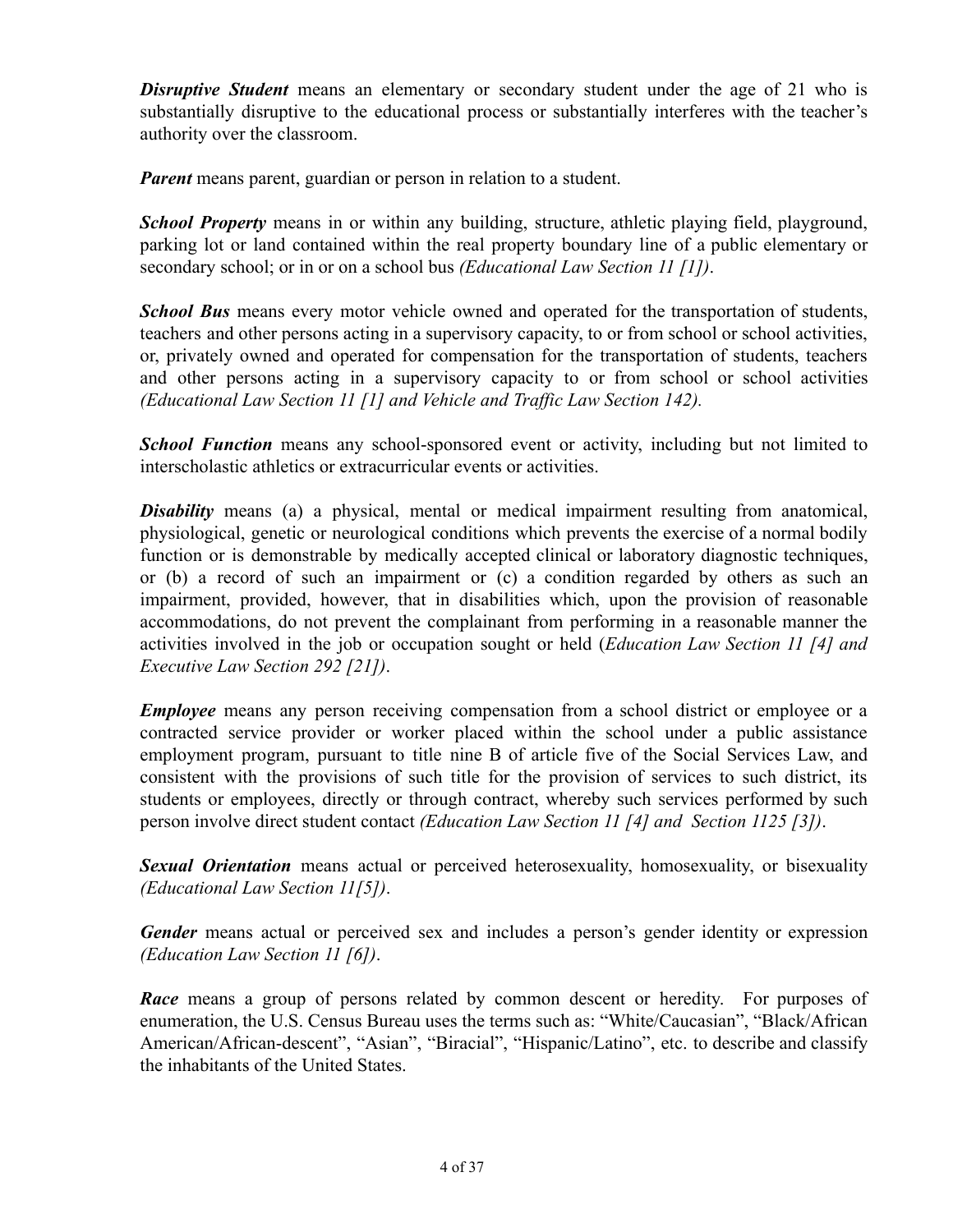*Color* means the term refers to the apparent pigmentation of the skin, especially as an indication or possible indication of race.

*Weight* means aside from the obvious meaning in the physical sciences, the word is used to reference a person's "size".

*National Origin* means a person's country of birth or an ancestor's country of birth.

*Ethnic Group* means a group of people who identify with each other through a common heritage including language, culture and often a shared or common religion and/or ideology that stresses ancestry.

*Religion* means specific fundamental beliefs and practices generally agreed to by large numbers of the group or body of persons adhering to a particular set of beliefs and practices.

*Religious Practice* means a term including practices and observances such as attending worship services, wearing religious garb or symbols, praying at prescribed times, displaying religious objects, adhering to certain dietary rules, refraining from certain activities, proselytizing, etc.

*Sex* means the biological and physiological characteristics that define men and women. (MALE and FEMALE denote "sex".)

*Harassment/Bullying* means the creation of a hostile environment by conduct or by verbal threats, intimidation or abuse that has or would have the effect of unreasonably and substantially interfering with a student's educational performance or opportunities. Intimidation or abuse includes but is not limited to conduct, verbal threats, intimidation or abuse based on a person's actual or perceived race, color, weight, national origin, ethnic group, religion, religious practice, disability, sexual orientation, gender or sex. All cases of harassment will subject the student to a type of intervention directed by the school district.

*Cyber Bullying* means *c*ommunicating, by misuses of technology on or off school property: harassing, teasing, intimidating, threatening or terrorizing another student or staff member by way of any technological tool, such as sending or posting inappropriate or derogatory emails, instant messages, text messages, digital pictures or images, or web site postings including blogs.

*Threats & Rumors* means harmful words can inflict pain, induce fear and panic and cause damage. Unfortunately, rumors often start and grow in proportion as they are passed from person to person. We will thoroughly investigate any rumors which are brought to our attention and act upon any threats to the school, its personnel or students. If rumors are being spread maliciously, we will pursue those who originate and/or embellish rumors with vigor and resolve. Threats are not taken lightly and those who decide to make threats will meet with the most severe disciplinary consequences.

*Hazing* means any conduct or method of initiation into any student organizations or school team, whether on school property or off-campus; in school buildings, on school buses, school-sponsored events and or/activities. Hazing willfully or recklessly endangers the physical or mental health of any student or another person and is strictly prohibited.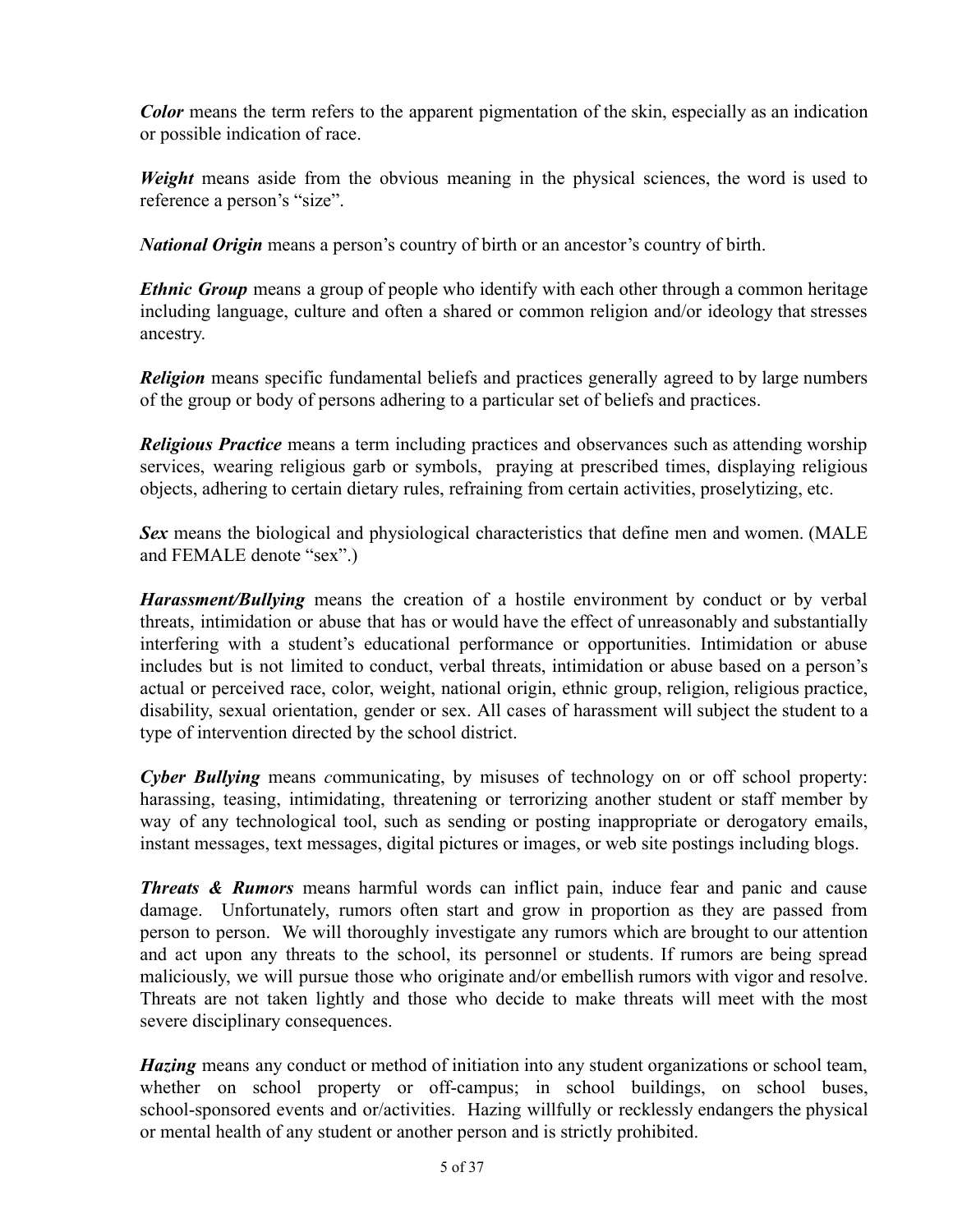*Violent Student* means a student under the age of 21 who:

- 1. Commits an act of violence upon a school employee, or attempts to do so.
- 2. Commits, while on school property or at a school function, an act of violence upon another student or any other person lawfully on school property or at a school function, or attempts to do so.
- 3. Brings a weapon onto school property or to a school function.
- 4. Possesses a weapon while on school property and/or to a school function.
- 5. Displays, while on school property or at a school function, what appears to be a weapon.
- 6. Threatens, while on school property or at a school function, to use a weapon.
- 7. Knowingly and intentionally damages or destroys the personal property of another or while at a school function.
- 8. Knowingly and intentionally damages or destroys school district property.
- 9. Committing, threatening, or attempting an act of violence (such as hitting, kicking, punching, pushing, biting or scratching) upon another individual, or encouraging another to commit, threaten, or attempt such acts of violence.

*Weapon* means a firearm as defined in 18 U.S.C. §921 for purposes of the Gun-Free School Act, and dangerous weapon under 18 U.S.C. §923 (g)(w) which includes a weapon, device, instrument, material or substance, animate or inanimate, that is used for or is readily capable of causing death or serious bodily injury. It also means any other gun, BB gun, pistol, revolver, shotgun, rifle, machine gun, disguised gun, dagger, dirk, razor, stiletto, switchblade knife, gravity knife, brass knuckles, slingshot, metal knuckle knife, box cutter, cane sword, electronic dart gun, Kung Fu star, electronic stun gun, pepper spray or other noxious spray, explosive or incendiary bomb, or other device, instrument, material or substance that can cause physical injury or death when used to cause physical injury or death. Pocket knives with a blade of less than 2.5" are excluded 18 U.S.C. §930 (g)(2).

# **IV. ESSENTIAL PARTNERS**

## **A. Board of Education**

- 1. Collaborate with the student, teacher, administrator, and parent organizations, school safety personnel and other school personnel to develop a Code of Conduct that clearly defines expectations for the conduct of students, district personnel and visitors on school property and at school functions.
- 2. Adopt and review at least annually the district's Code of Conduct to evaluate the code's effectiveness and the fairness and consistency of its implementation.
- 3. Maintain a climate of mutual respect and dignity for all students regardless of actual or perceived race, color, weight, national origin, ethnic group, religion, religious practice, disability, sexual orientation, gender or sex, which will strengthen students' confidence and promote learning.
- 4. Confront issues of discrimination and harassment or situation that threatens the emotional or physical health or safety of any student, school employee or any person who is lawfully on school property or at a school function.
- 5. Address personal biases that may prevent equal treatment of all students in the school or classroom setting.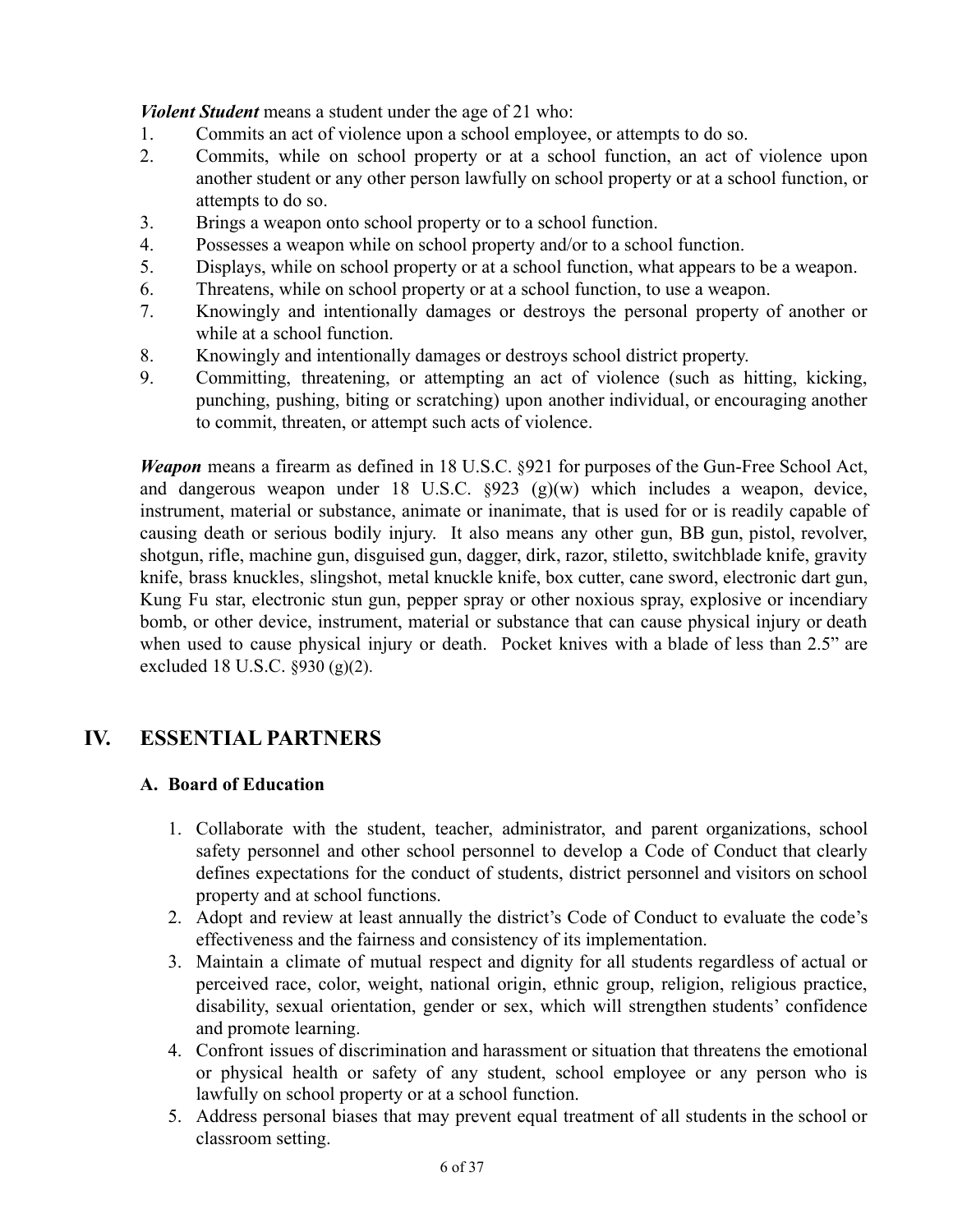- 6. Report incidents of discrimination and harassment that are witnessed or otherwise brought to a teacher's attention in a timely manner.
- 7. Lead by example by conducting board meetings in a professional, respectful, courteous manner.

## **B. Superintendent**

- 1. Promote a safe, orderly and stimulating school environment, supporting active teaching and learning.
- 2. Maintain a climate of mutual respect and dignity for all students regardless of actual or perceived race, color, weight, national origin, ethnic group, religion, religious practice, disability, sexual orientation, gender or sex, which will strengthen students' confidence and promote learning.
- 3. Confront issues of discrimination and harassment or situation that threatens the emotional or physical health or safety of any student, school employee or any person who is lawfully on school property or at a school function.
- 4. Address personal biases that may prevent equal treatment of all students in the school or classroom setting.
- 5. Report incidents of discrimination and harassment that are witnessed or otherwise brought to a teacher's attention in a timely manner.
- 6. Review with district administrators the policies of the Board of Education and State and Federal laws relating to school operations and management.
- 7. Inform the Board about educational trends relating to student discipline.
- 8. Work to create instructional programs that minimize problems of misconduct and are sensitive to student and teacher needs.
- 9. Work with district administrators in enforcing the Code of Conduct and ensuring that all cases are resolved promptly and fairly.

## **C. Principals**

- 1. Promote a safe, orderly and stimulating school environment, supporting active teaching and learning.
- 2. Ensure that students and staff have the opportunity to communicate regularly with the principal and approach the principal for addressing grievances.
- 3. Evaluate on a regular basis all instructional programs.
- 4. Support the development of and student participation in appropriate extracurricular activities.
- 5. Be responsible for enforcing the Code of Conduct and DASA (Dignity for All Students Act) to ensure that all cases are resolved promptly and fairly.
- 6. Maintain a climate of mutual respect and dignity for all students regardless of actual or perceived race, color, weight, national origin, ethnic group, religion, religious practice, disability, sexual orientation, gender or sex, which will strengthen students' confidence and promote learning.
- 7. Confront issues of discrimination and harassment or situation that threatens the emotional or physical health or safety of any student, school employee or any person who is lawfully on school property or at a school function.
- 8. Address personal biases that may prevent equal treatment of all students in the school or classroom setting.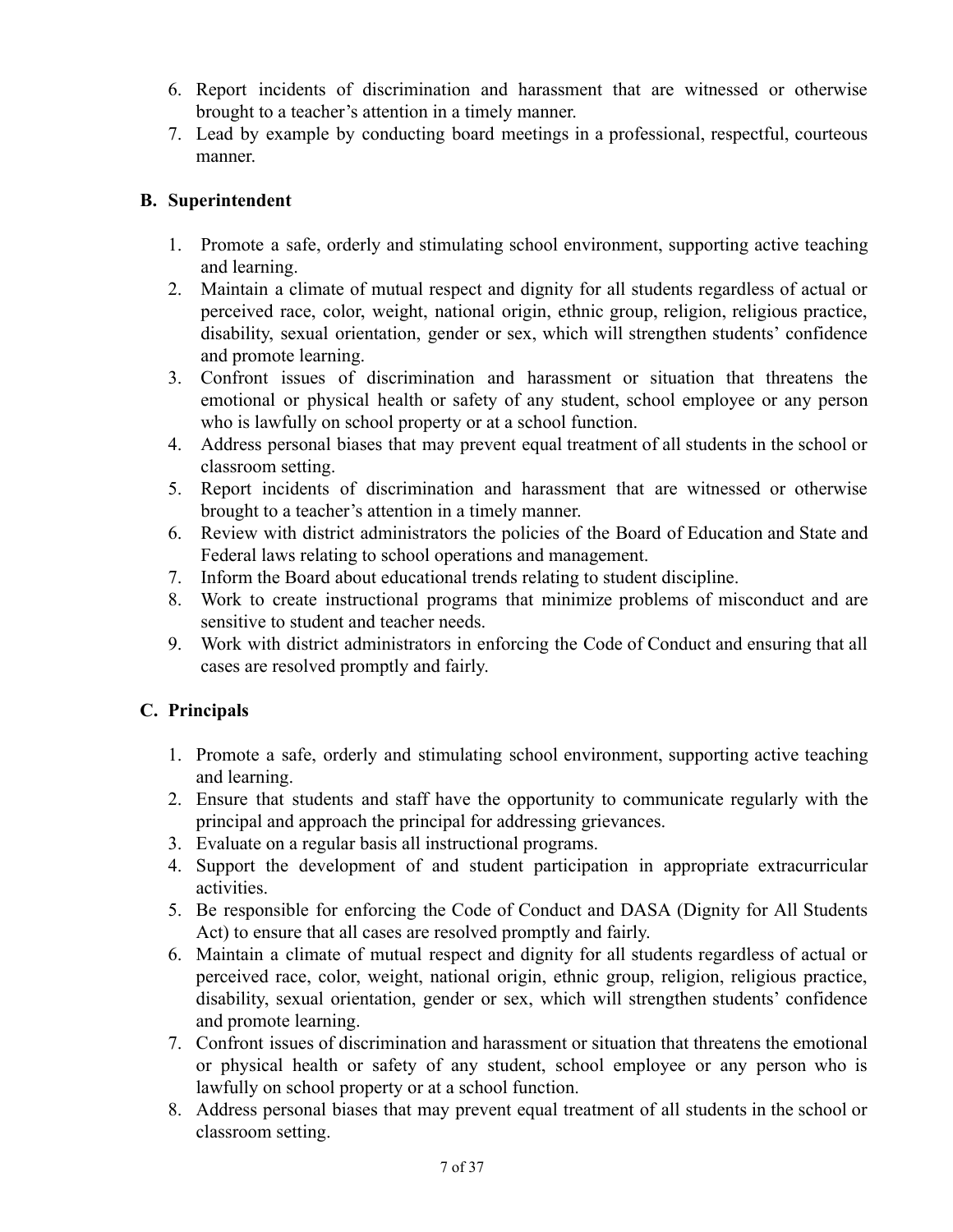- 9. Report incidents of discrimination and harassment that are witnessed or otherwise brought to a teacher's attention in a timely manner.
- 10. Review the Code of Conduct with all staff at District orientation.

## **D. Guidance Counselors**

- 1. Assist students in coping with peer pressure, emerging personal, social and emotional problems.
- 2. Maintain a climate of mutual respect and dignity for all students regardless of actual or perceived race, color, weight, national origin, ethnic group, religion, religious practice, disability, sexual orientation, gender or sex, which will strengthen students' confidence and promote learning.
- 3. Confront issues of discrimination and harassment or situation that threatens the emotional or physical health or safety of any student, school employee or any person who is lawfully on school property or at a school function.
- 4. Address personal biases that may prevent equal treatment of all students in the school or classroom setting.
- 5. Report incidents of discrimination and harassment that are witnessed or otherwise brought to a teacher's attention in a timely manner.
- 6. Initiate teacher/student/counselor conferences and parent/teacher/student/counselor conferences, as necessary, as a way to resolve problems.
- 7. Regularly review with students their educational progress and career plans.
- 8. Provide information to assist students with career planning.
- 9. Encourage students to benefit from the curriculum and extracurricular programs.

## E. **Teachers**

- 1. Maintain a climate of mutual respect and dignity for all students regardless of actual or perceived race, color, weight, national origin, ethnic group, religion, religious practice, disability, sexual orientation, gender or sex, which will strengthen students' confidence and promote learning.
- 2. Confront issues of discrimination and harassment or situation that threatens the emotional or physical health or safety of any student, school employee or any person who is lawfully on school property or at a school function.
- 3. Address personal biases that may prevent equal treatment of all students in the school or classroom setting.
- 4. Report incidents of discrimination and harassment that are witnessed or otherwise brought to a teacher's attention in a timely manner.
- 5. Be prepared to teach.
- 6. Demonstrate interest in teaching and concern for student achievement.
- 7. Know school policies and rules, and enforce them in a fair and consistent manner.
- 8. Communicate with students and parents:
	- a. Course objectives and requirements
	- b. Marking/grading procedures
	- c. Assignment deadlines
	- d. Expectations for students
	- e. Classroom discipline plan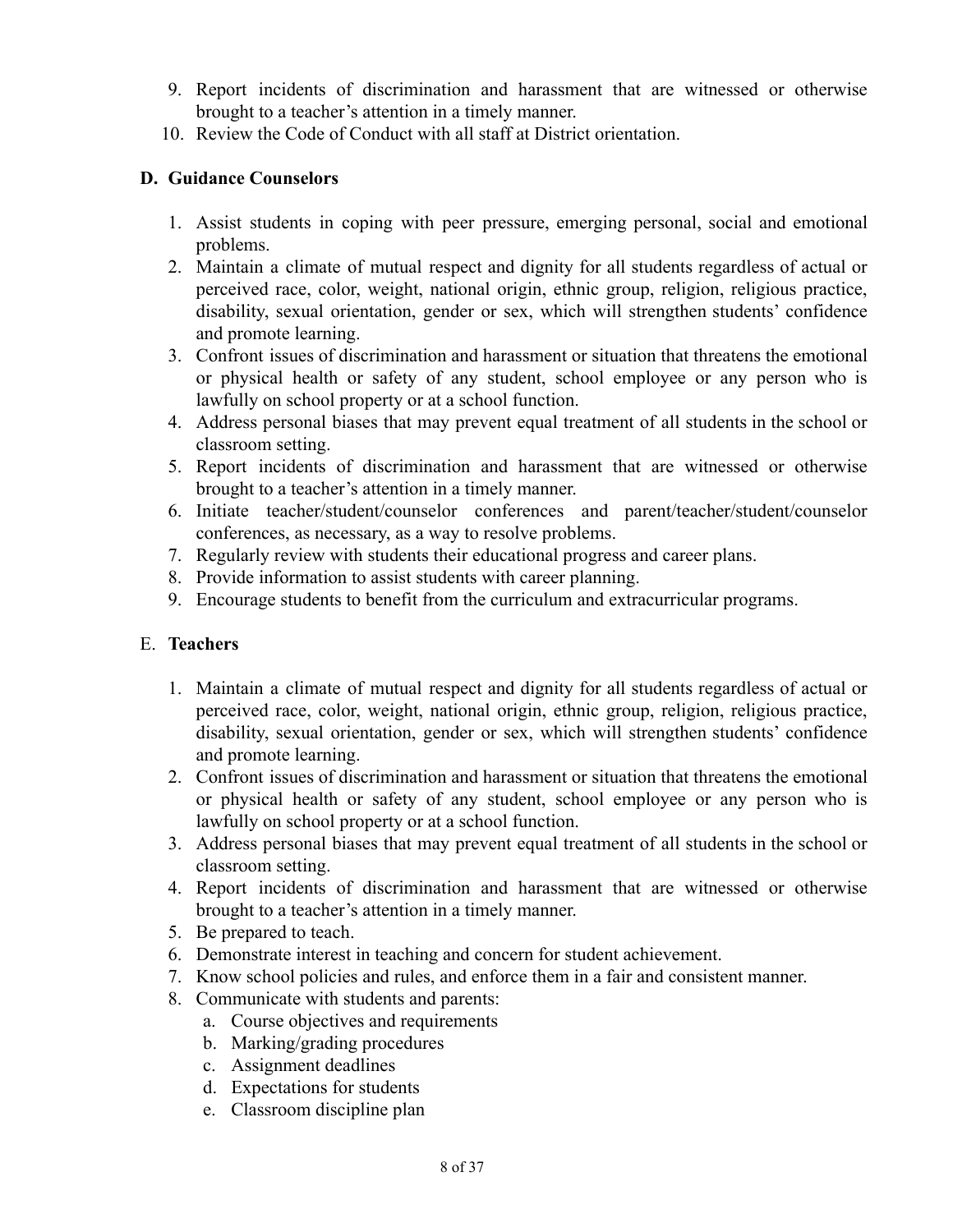9. Communicate regularly with students, parents and other teachers concerning growth and achievement.

## F. **Parents**

- 1. Recognize that the education of their children is the joint responsibility of the parents and the school community.
- 2. Send their children to school ready to participate and learn.
- 3. Ensure their children attend school regularly and on time.
- 4. Ensure absences are excused.
- 5. Insist their children be dressed and groomed in a manner consistent with the student dress code.
- 6. Help their children understand that in a democratic society appropriate rules are required to maintain a safe, orderly environment.
- 7. Maintain a climate of mutual respect and dignity for all students regardless of actual or perceived race, color, weight, national origin, ethnic group, religion, religious practice, disability, sexual orientation, gender or sex, which will strengthen students' confidence and promote learning.
- 8. Confront issues of discrimination and harassment or situation that threatens the emotional or physical health or safety of any student, school employee or any person who is lawfully on school property or at a school function.
- 9. Address personal biases that may prevent equal treatment of all students in the school or classroom setting.
- 10. Report incidents of discrimination and harassment that are witnessed or otherwise brought to a teacher's attention in a timely manner.
- 11. Know school rules and help their children understand them.
- 12. Convey to their children a supportive attitude toward education and the district.
- 13. Build good relationships with teachers, other parents, and their children's friends.
- 14. Help their children deal effectively with peer pressure.
- 15. Inform school officials of changes in the home situation that may affect student conduct or performance.
- 16. Provide a place for study and ensure homework assignments are completed.
- 17. Recognize, support and ensure a safe environment by following all school safety procedures, including entering and exiting buildings.

# **V. STUDENT RIGHTS AND RESPONSIBILITIES**

## **STUDENT RIGHTS**

The district is committed to safeguarding the rights given to all students under state and federal law. In addition, to promote a safe, healthy, orderly and civil school environment free of discrimination and harassment, all district students have the right to:

- 1. Take part in all district activities on an equal basis regardless of race, color, creed, national origin, religion, gender or sexual orientation or disability.
- 2. Present their version of the relevant events to school personnel authorized to impose a disciplinary penalty in connection with the imposition of the penalty.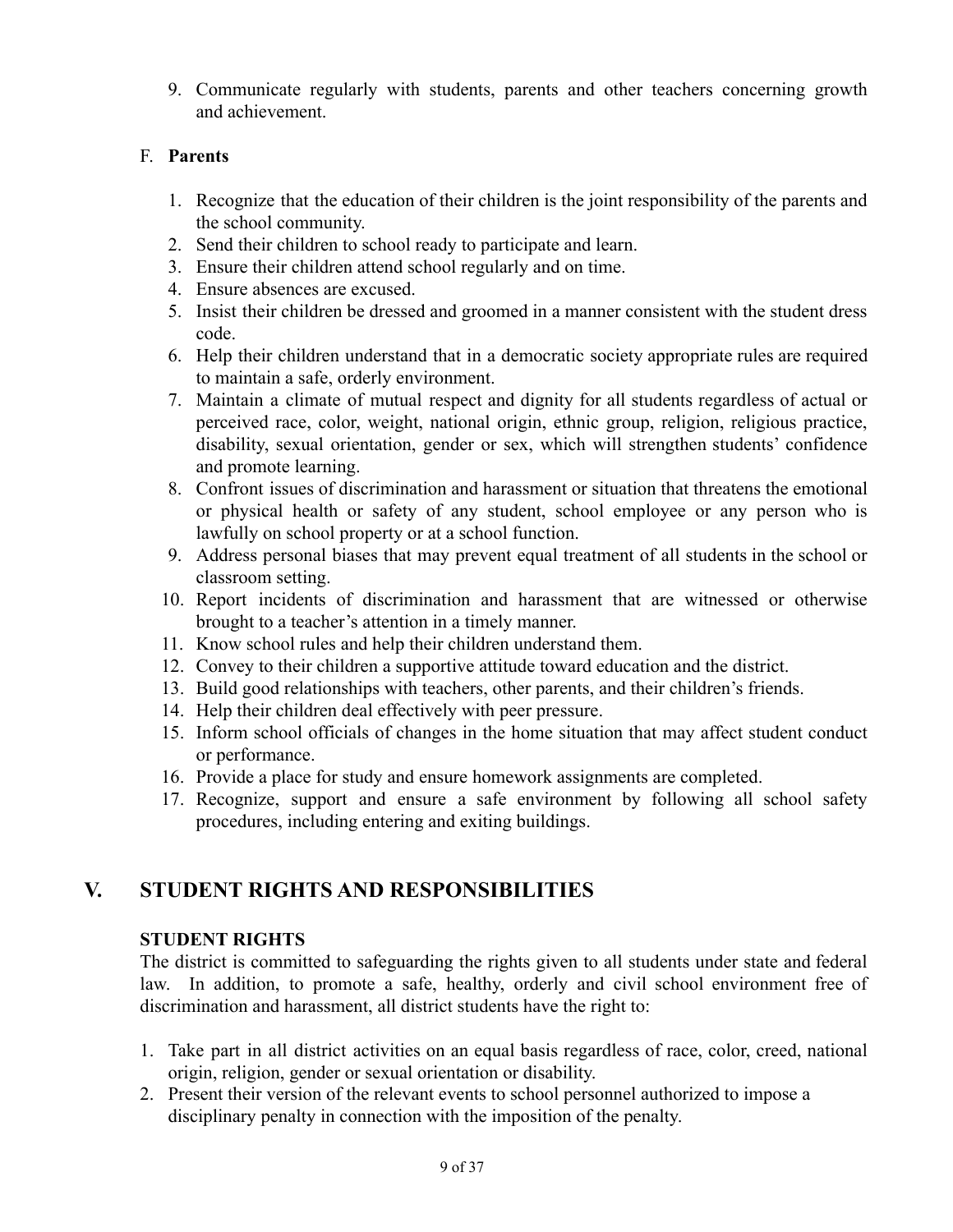3. Access school rules and, when necessary, receive an explanation of those rules from school personnel.

#### **STUDENT RESPONSIBILITIES**

All district students have the responsibility to:

- 1. Contribute to maintaining a safe and orderly school environment that is conducive to learning and to show respect to other persons and to property.
- 2. Be familiar with and abide by all district policies, rules and regulations dealing with student conduct.
- 3. Attend school every day unless they are legally excused and be in class, on time and prepared to learn.
- 4. Work to the best of their ability in all academic and extracurricular pursuits and strive toward their highest level of achievement possible.
- 5. React to the direction given by teachers, administrators, and other school personnel in a respectful, positive manner.
- 6. Work to develop mechanisms to control their anger.
- 7. Ask questions when they do not understand.
- 8. Seek help in solving problems that might lead to discipline.
- 9. Dress appropriately for school and school functions.
- 10. Accept responsibility for their actions.
- 11. Conduct themselves as positive representatives of the district when participating in or attending school-sponsored extracurricular events and to hold themselves to the highest standards of conduct, demeanor, and sportsmanship.
- 12. To report any or all types of bullying/harassment/cyberbullying to guidance counselors, teachers or building administrators.

## **VI. STUDENT CIVILITY**

All student interaction and communication among themselves, teachers, district administrators, other district personnel and visitors on district property will be appropriate, civil and respectful. Students are expected to behave with dignity and treat others with respect and courtesy. Students should respect their peers, teachers, and school staff. Individual behavior should not interfere with the rights of others. Students are expected to use language that is appropriate in demonstrating respect for themselves and others. Profanity, vulgar language including, but not limited to, negative comments based on race or ethnicity and obscene comments or gestures toward others will not be tolerated. Appropriate disciplinary action will be taken.

This is a K-12 document, but due to the age-appropriateness of some of the topics, the final decision **will be given to the building Principal. Administrative regulations will further define general guidelines of appropriate school conduct in the student handbook.**

## **VII. STUDENT DRESS CODE**

All students are expected to give proper attention to personal cleanliness and to dress appropriately for school and school functions. Students and their parents have the primary responsibility for acceptable student dress and appearance. Teachers and all other district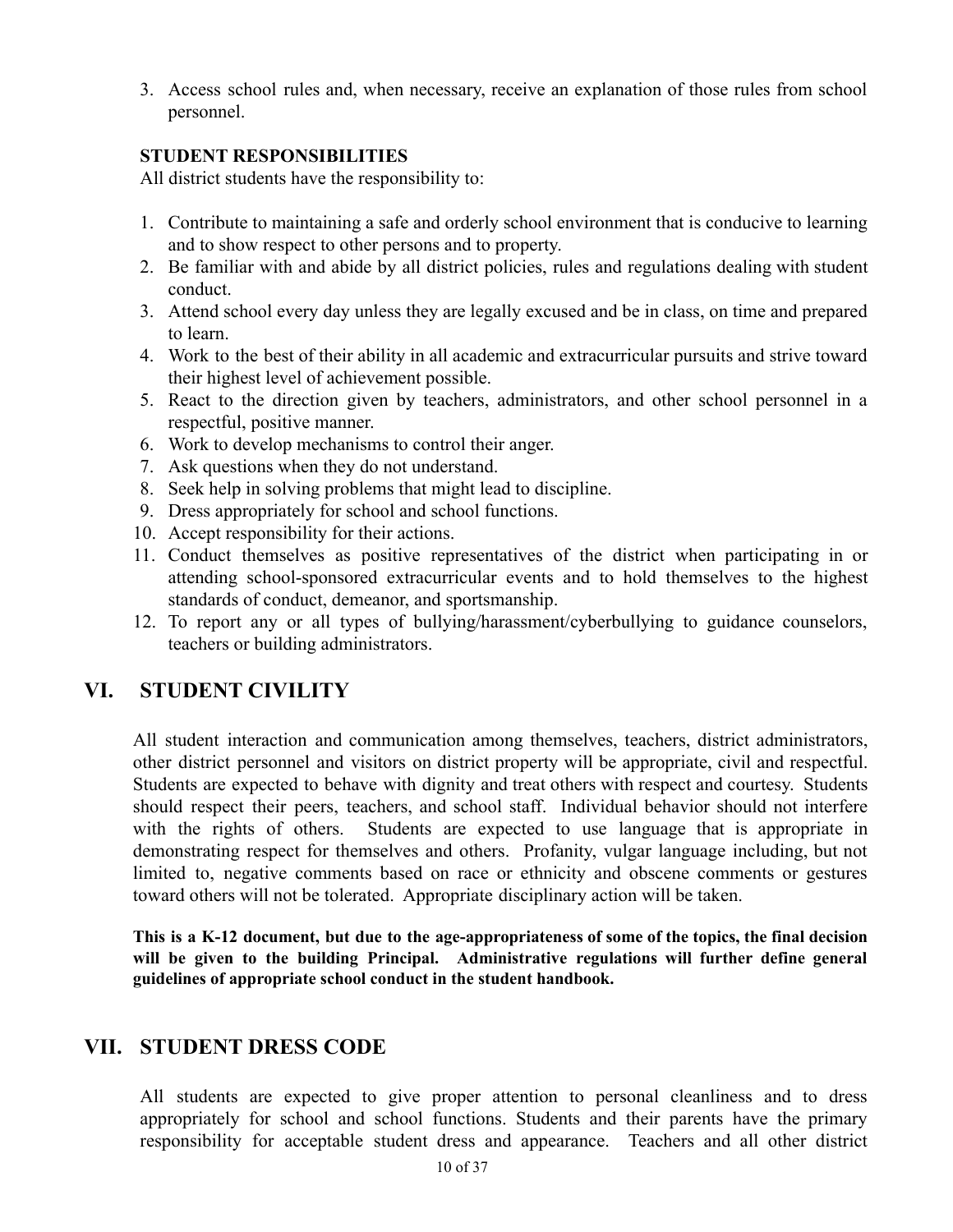personnel should exemplify and reinforce acceptable student dress and help students develop an understanding of appropriate appearance in the school setting.

The dress code includes, but is not limited to the following and the final decision is that of the school administration.

A student's dress, grooming, appearance, includes hairstyle/color, jewelry, make-up and nails. A student's cleavage, front, back, side midriff and buttocks must be covered with clothing.

- 1. Clothing, hairstyles and all jewelry worn must be safe and not disrupt or interfere with the educational program.
- 2. Students must wear footwear at all times. Footwear that is a safety hazard will not be allowed.
- 3. Skirts, dresses, and shorts must be an appropriate length.
- 4. All outerwear, which includes but is not limited to, coats, gloves, and jackets are not to be worn in the building.
- 5. Hats, hoods, bandanas, doo rags, visors, non-functional headgear and sunglasses are not to be worn inside the school building, except for religious or medical purposes.
- 6. All buttocks and boxers must be completely covered with outer garments.
- 7. No sleepwear, which includes but is not limited to, pajamas, pajama pants, bathrobes, and slippers. Likewise, it is not permissible for students to carry or wear blankets around the building. Exceptions on days designated by the school (ex: Spirit Week, team unity days)
- 8. Tube tops, halter-tops, and backless tops are not allowed. One-shoulder tops, strapless tops and low-cut tops that show cleavage are not allowed. The Middle School, High School, Elementary and GLP Schools will use age-appropriate discretion with tops.
- 9. See-through clothing is not allowed.
- 10. Bare midriffs front, back or middle are not allowed. Shirts or tops must cover the waistband of pants, shorts or skirts.
- 11. The wearing of chains or spike jewelry that may be used or construed as a weapon is prohibited. (No spikes, pins or chains.)
- 12. Clothing and accessories must not display (1) racial or ethnic slurs, (2) gang affiliations, (3) vulgar, subversive, or sexually suggestive language or images; nor should they promote messages including alcohol, tobacco, and other drugs.
- 13. String backpacks or backpacks of similar size are allowed to be carried during school hours. They must be able to hang on the back of the desk's chair or under the desk. Large sports bags will not be allowed to be carried during school hours.

Each building principal or his or her designee shall be responsible for informing all students and their parents of the student dress code at the beginning of the school year and any revisions to the dress code made during the school year. Students who violate the student dress code will be required to modify their appearance by covering or removing the offending item and, if necessary or practical, replacing it with an acceptable item. Any student who refuses to do so shall be subject to discipline, up to and including out of school suspension. Any student who repeatedly fails to comply with the dress code shall be subject to further discipline, up to and including out of school suspension.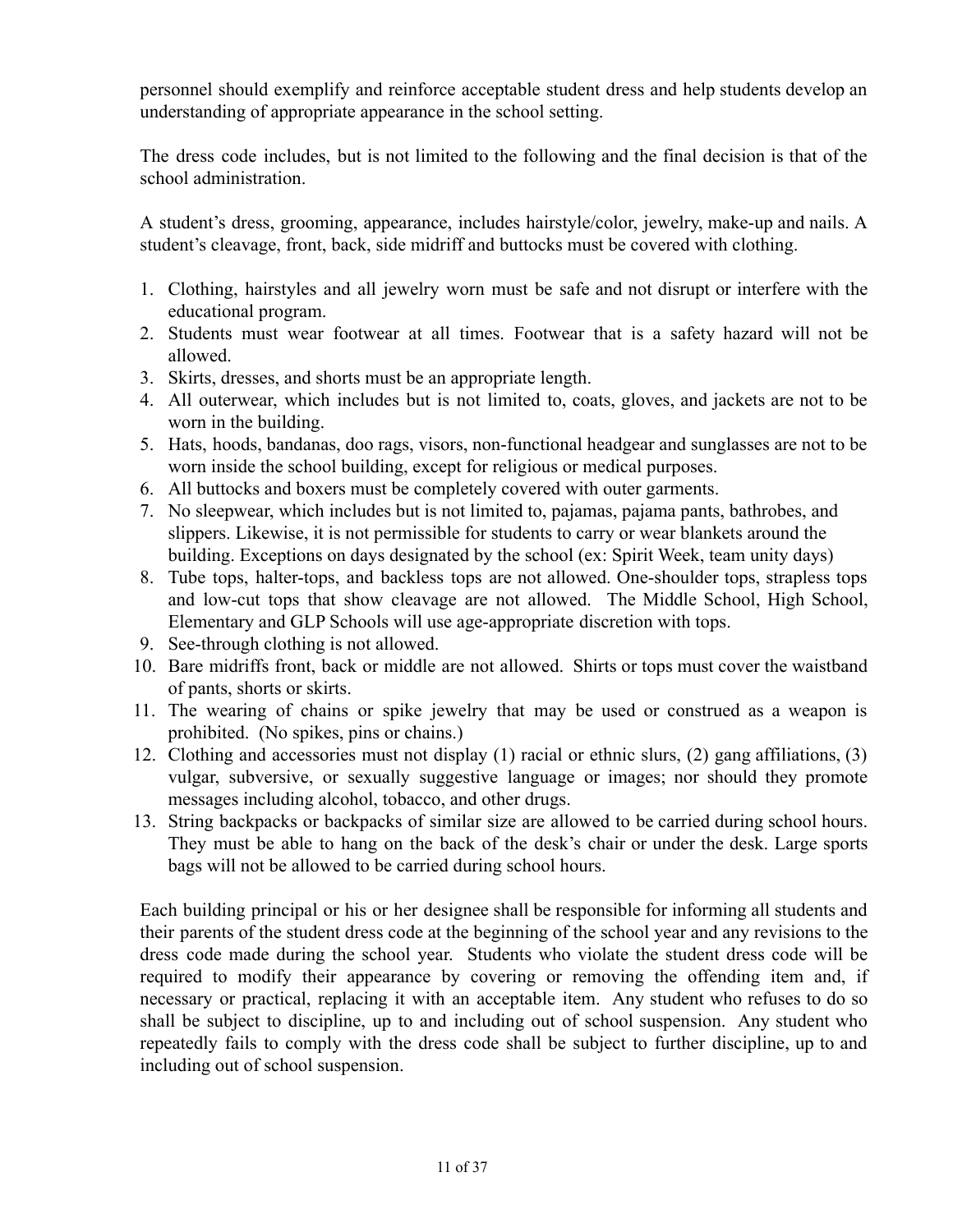# **VIII. TRANSPORTATION RULES**

- 1. The bus driver has complete charge of pupils while they are entering, leaving and riding on any bus. Pupils are expected to conduct themselves, so that they do not distract the driver. Any pupil who has a behavior problem will be reported to the Principal. Bus reports could result in the pupil being denied transportation. In such cases, parents will be notified. **(See Section XI, B # 2)**
- 2. Be on time at your scheduled stop. Stand back from the road a safe distance and stand still when the bus is approaching your stop. No pushing or horseplay.
- 3. Students are required to pass in front of the school bus when crossing the road to board or get off a bus, after being signaled by the driver.
- 4. All students should board their bus immediately at dismissal time and take their seats. They must stay in their seats until the bus comes to a complete stop at the unloading point.
- 5. There is to be no use of tobacco products or lighting of matches on the bus.
- 6. There is to be no shouting, loud talking or whistling, bullying, and harassment.
- 7. Head, hands, arms or other parts of the body are not allowed out of the windows at any time. No articles are permitted to be thrown from the bus.
- 8. All students will ride their regularly scheduled bus to and from school unless permission to deviate has been given by the Principal.
- 9. Students taking late buses must have a late bus pass signed by a teacher. The pass is only good at the time stated and will be honored only at the high school.
- 10. No live animals or items of a dangerous nature (i.e. glass, sharp edges, etc.) will be allowed on the bus.
- 11. No large items such as musical instruments and sporting equipment will be allowed on the bus unless it is in a case or sports bag and adhere to N.Y. D.O.T., S.E.D., and D.M.V. regulations.
- 12. Inappropriate behavior on the bus could result in a loss of transportation.
- 13. Coaches must accompany their teams on the bus to and from all events.
- 14. At the discretion of building principals, inappropriate use of electronic devices on buses will be subject to discipline as per #8 under Article IX Prohibited Student Conduct.

# **IX. PROHIBITED STUDENT CONDUCT**

The Board of Education expects all students to conduct themselves in an appropriate and civil manner, with proper regard for the rights and welfare of other students, district personnel and other members of the school community, and for the care of school facilities and equipment.

The best discipline is self-imposed, and students must learn to assume and accept responsibility for their own behavior, as well as the consequences of their misbehavior. District personnel who interact with students are expected to use disciplinary action only when necessary and to place emphasis on the students' ability to grow in self-discipline.

The Board recognizes the need to make its expectations for students' conduct while on school property or engaged in school functions specific and clear. The rules listed below are intended to do that and focus on safety and respect for the rights and property of others. Students who will not accept responsibility for their own behavior and who violate school rules will be required to accept the penalties for their conduct.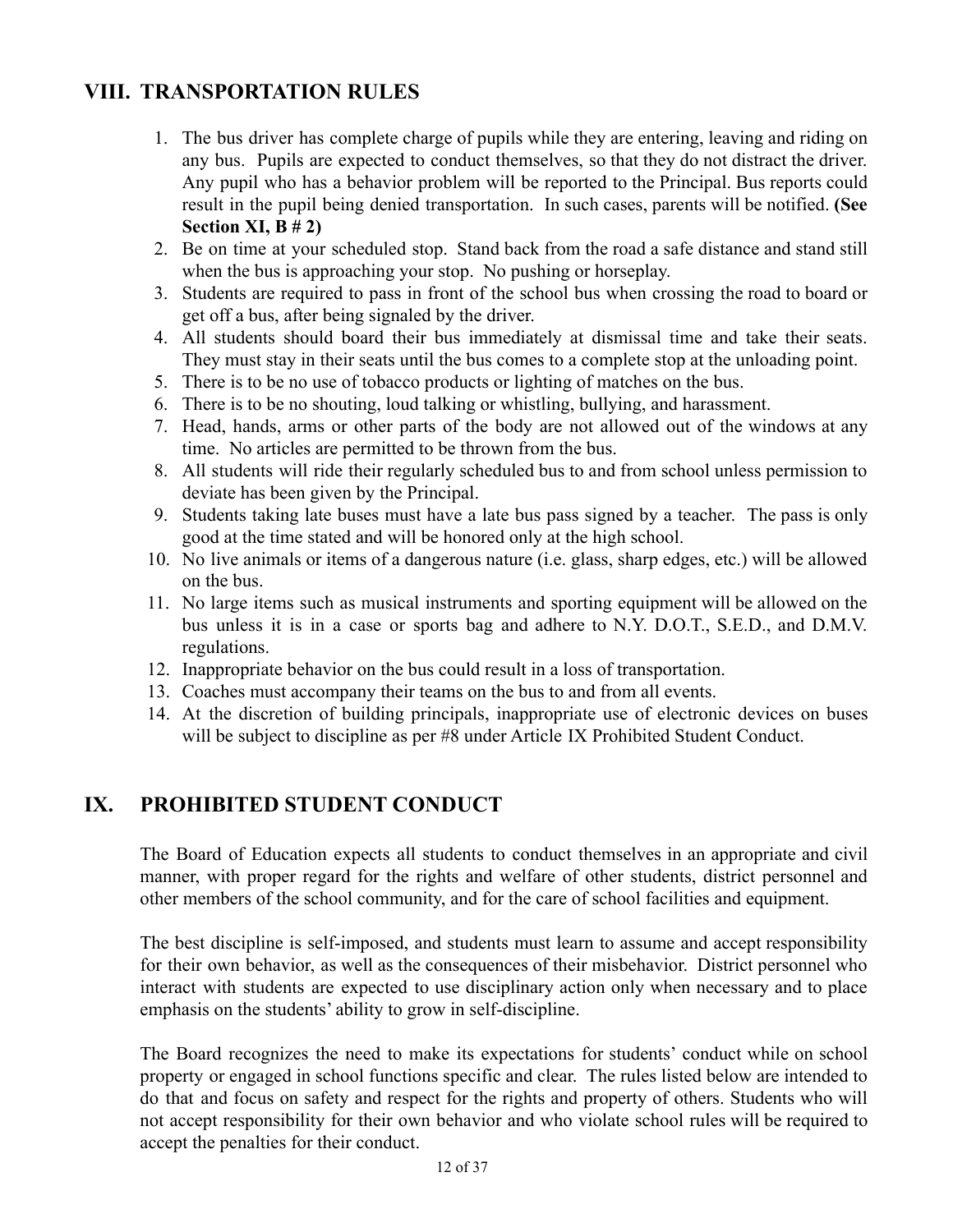Students may be subject to disciplinary action up to and including suspension from school when they:

- A. Engage in conduct that is disorderly and/or disruptive. Examples of disorderly and/or disruptive conduct include but are not limited to:
	- 1. Running in hallways.
	- 2. Making inappropriate or unreasonable noise.
	- 3. Using language or gestures that are profane, lewd, vulgar, or abusive.
	- 4. Obstructing vehicular or pedestrian traffic.
	- 5. Engaging in any willful act that disrupts the normal operation of the school community. Students are responsible for having their lunches with them in school. In rare instances that a student forgets lunch, a parent may bring it in; however, food deliveries for an individual or for a group of students disrupt the normal operation of the school community. Requests for food deliveries to accommodate a group must be approved in advance by the principal, i.e., classroom activities, birthdays, etc.
	- 6. Trespassing. Students are not permitted in any school building, other than the one they regularly attend, without permission from the administrator in charge of the building. Nor, without such permission, are they permitted to enter any school building before it is normally opened or to remain in any school building after it is normally closed.
	- **7. Loitering on school premises.**
	- 8. Misusing computer/electronic communications devices, including any unauthorized or inappropriate use of computers, software, or internet/intranet account; accessing inappropriate websites; evading the district's content filter; using an outside wireless network; or any other violation of the District Acceptable Use Policy.
	- 9. Unauthorized use of personal electronic devices/equipment (i.e. cell phones, MP3 devices, cameras, and other personal electronic devices deemed inappropriate by the administration):
		- a. Electronic devices in grades Pre-K-2nd are deemed inappropriate by the administration.
		- b. Electronic devices in grades 3-5 may be used only at the discretion of teachers and administration.
		- c. At the Middle and High School, no cell phone use is permitted in instructional settings unless directed by the teacher. This includes texting, looking at the time, etc. Cell phones must be set in silent mode and put away in the student's pocket or bag; not on their desk. Cell phone use is permitted in the hallway only during passing time. (not during an instructional time once classes are underway). Cell phone use is permitted in the cafeteria during lunch periods. The use of other electronic devices in the classroom is the discretion of the teacher and by individual building procedures.
		- d. **Should students use headphones, they may only be used in one ear.**
		- e. If any cell phone or electronic devices are seen or used without teacher permission in the classroom, they will be confiscated and returned at the end of the day with one day of detention. For the second violation, they will receive one day of I.S.S. For the third offense, two days of I.S.S., electronic devices will be confiscated, and a parent may retrieve the cell phone or electronic device by scheduling a meeting with an administrator. Students who fail to comply with staff requests will face additional consequences.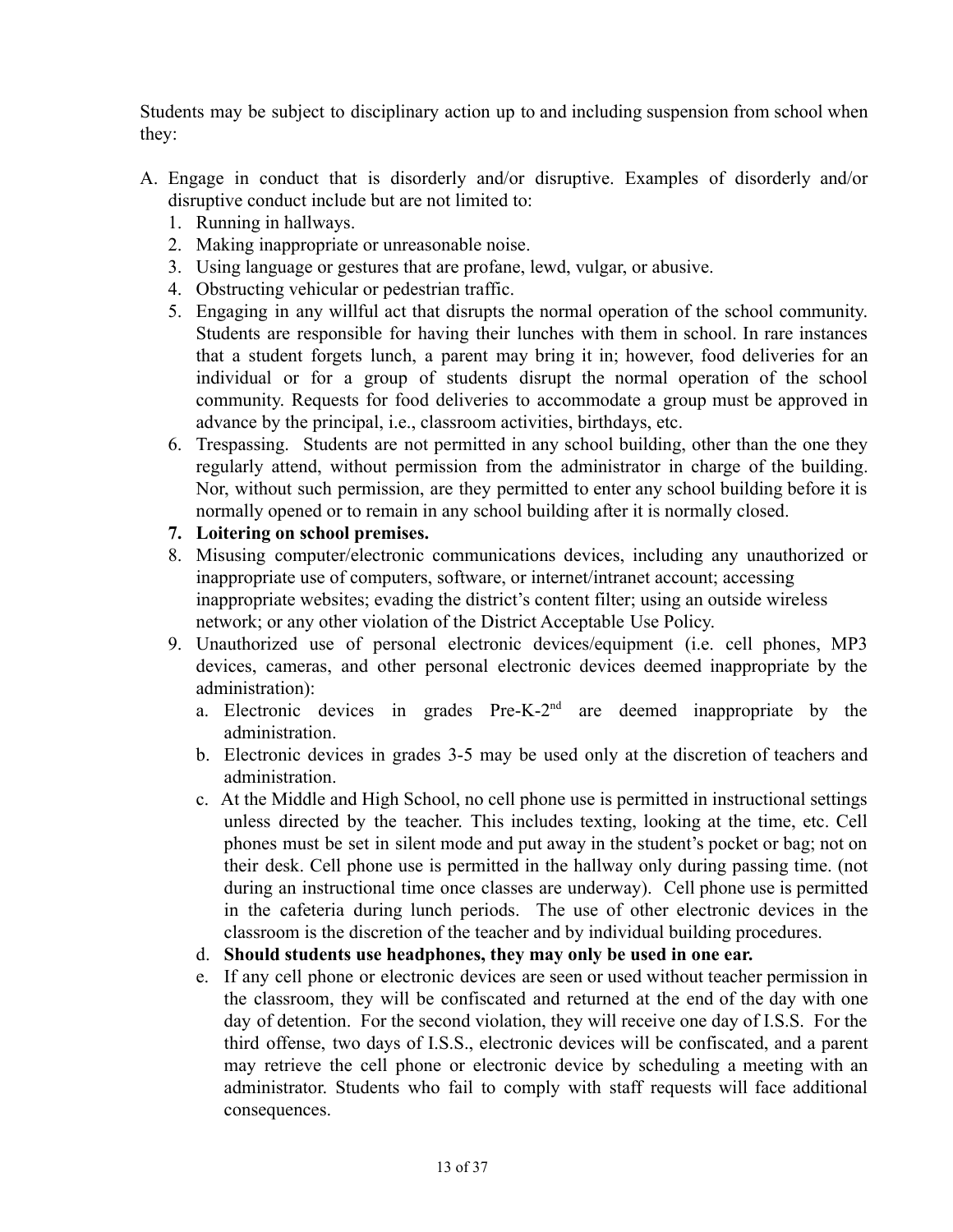- f. NYS Education Department prohibits students from having any electronic device during NYS assessments. Possession of electronic devices will mandate a zero for the assessment.
- 10. Unauthorized use of a personal computer, laptop, tablet or e-reader and/or other computerized information resources.
- B. Engage in conduct that is insubordinate. Examples of insubordinate conduct include but not limited to:
	- 1. Failing to comply with the reasonable directions of teachers, school administrators, other school personnel in charge of students or otherwise demonstrating disrespect.
	- 2. Lateness for, missing or leaving class or school without permission.
	- 3. Skipping an assigned class or detention.
- C. Engage in conduct that is violent. Examples of violent conduct include:
	- 1. Committing an act of violence (such as hitting, kicking, punching, and/or scratching) upon any other person on school property or attempting to do so.
	- 2. Bringing in a weapon onto School District property or to a school function.
	- 3. Possessing a weapon.
	- 4. Displaying what appears to be a weapon.
	- 5. Threatening to use any weapon.
	- 6. Intentionally damaging or destroying the personal property of a student, teacher, administrator, other district employee or any person lawfully on school property, including graffiti or arson.
	- 7. Intentionally damaging or destroying school district property.
	- 8. Engaging in verbal threats, intimidation, or abuse that reasonably causes or would reasonably be expected to cause a student, teacher, administrator, other district employee or any person lawfully on school property to fear for his or her physical wellbeing.
- D. Engage in any conduct that endangers the safety, morals, health or welfare of others. Examples of such conduct include:
	- 1. Lying to school personnel.
	- 2. Forgery.
	- 3. Stealing the property of other students, school personnel or any other person lawfully on school property or attending a school function.
	- 4. Defamation, which includes making false or unprivileged statements or representations about an individual or identifiable group of individuals that harm the reputation of the person or the identifiable group by demeaning them. This can include posting or publishing videos, audio recordings or pictures (written material, cell phones, internet, YouTube, etc.).
	- 5. Discrimination, which includes the use of a person's actual or perceived race, age, sexual orientation, use of recognized guide dog, hearing dog or service dog, color, creed, national origin, ethnic group, religion, religious practice, sex, sexual orientation, gender or gender identity, marital or veteran status, or disability as a basis for treating another in a negative manner.
	- 6. Harassment, which includes the creation of a hostile environment by conduct or by verbal threats, intimidation or abuse. Harassment includes behavior that has or would have the effect of unreasonably and substantially interfering with a student's educational performance, opportunities or benefits, or mental, emotional or physical wellbeing based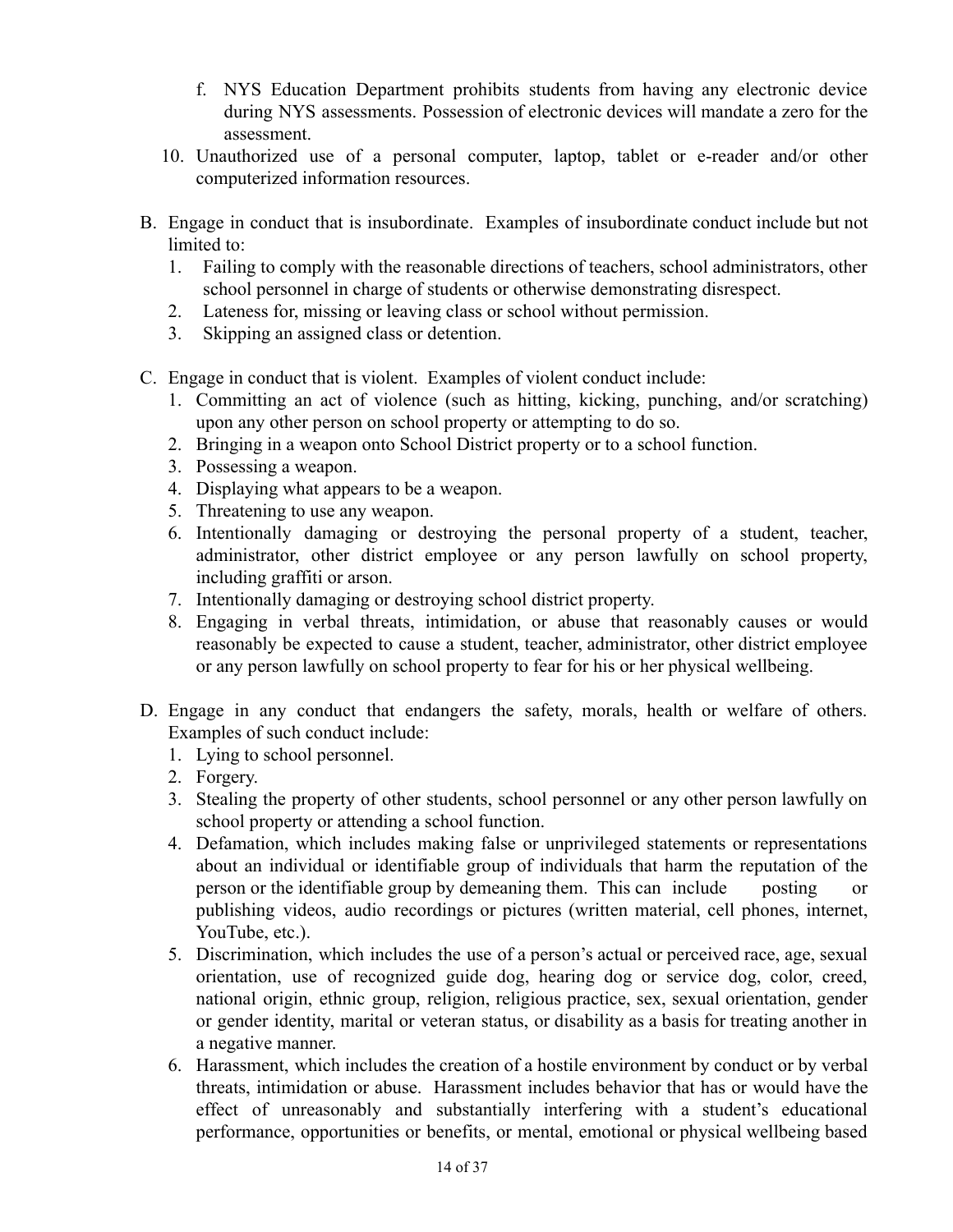on the student's actual or perceived race, color, weight, national origin, political affiliation, ethnic group, religion, religious practice, marital or veteran status, use of a recognized guide dog, hearing dog or service dog, disability, sexual orientation, gender or sex. Harassment, even if it occurs while at home, may have consequences at school if the conduct interferes with the school environment.

- 7. Intimidation/extortion, which includes engaging in actions or statements that put an individual in fear of bodily harm and/or emotional discomfort.
- 8. "Internet bullying" (also referred to as "cyberbullying") including the use of instant messaging, email, websites, chat rooms, text messaging, or by any other electronic means, when such use interferes with the operation of the school; or infringes upon the general health, safety, and welfare of students or employees.
- 9. Hazing, which includes any intentional or reckless act directed against another for the purpose of initiation into, affiliation with or maintaining membership in any school-sponsored activity, organization, club or team.
- 10. Selling, using or possessing any obscene material.
- 11. Using vulgar or abusive language, cursing or swearing.
- 12. Actual or attempted possession, consumption, sale, distribution or exchange of alcoholic beverages, tobacco, tobacco products, e-cigarettes (also known as electronic cigarettes or smokeless cigarettes), nicotine-delivery devices and JUUL or similar devices or illegal and/or controlled substances, counterfeit and designer drugs, or paraphernalia or use of such drugs or be under the influence of any such substances on school property or at a school function or being under the influence of any of these. "Illegal substances" include, but are not limited to, inhalants, marijuana, synthetic cannabinoids, cocaine, LSD, PCP, amphetamines, heroin, steroids, look-alike drugs; or possessing or consuming (without authorization), selling, attempting to sell, distributing or exchanging other substances such as dietary supplements, CBD products (containing cannabidiol, such as oils, pills, candy, etc…). Drug paraphernalia and any substances commonly referred to as "designer drugs." **Any such substance found on school property will be confiscated.**
- 13. Inappropriately using or sharing prescription and/or over-the-counter drugs.
- 14. Sexual harassment, which includes unwelcome sexual advances, requests for sexual favors, taking, sending, or receiving sexually explicit videos, pictures or auditory recordings and other verbal or physical conduct or communication of a sexual nature.
- 15. Gambling.
- 16. Indecent exposure, that is, exposure to sight of the private parts of the body in a lewd or indecent manner.
- 17. Initiating a report, warning of fire or other catastrophes without valid cause, misuse of 911, or discharging a fire extinguisher.
- 18. Instigate or encourage another person to violate this code of conduct
- 19. Actions that create an intentional breach in building security. This includes, but is not limited to, propping exterior doors open, admitting individuals into the building through any means besides the designated front entrance, and not following sign-in/sign-out procedures upon entering or exiting the premises.
- E. Engage in misconduct while on the school bus. It is crucial for students to behave appropriately while riding on the district buses to ensure their safety and that of other passengers and to avoid distracting the bus driver. Students are required to remain seated and conduct themselves on the bus in a manner consistent with established standards for classroom behavior.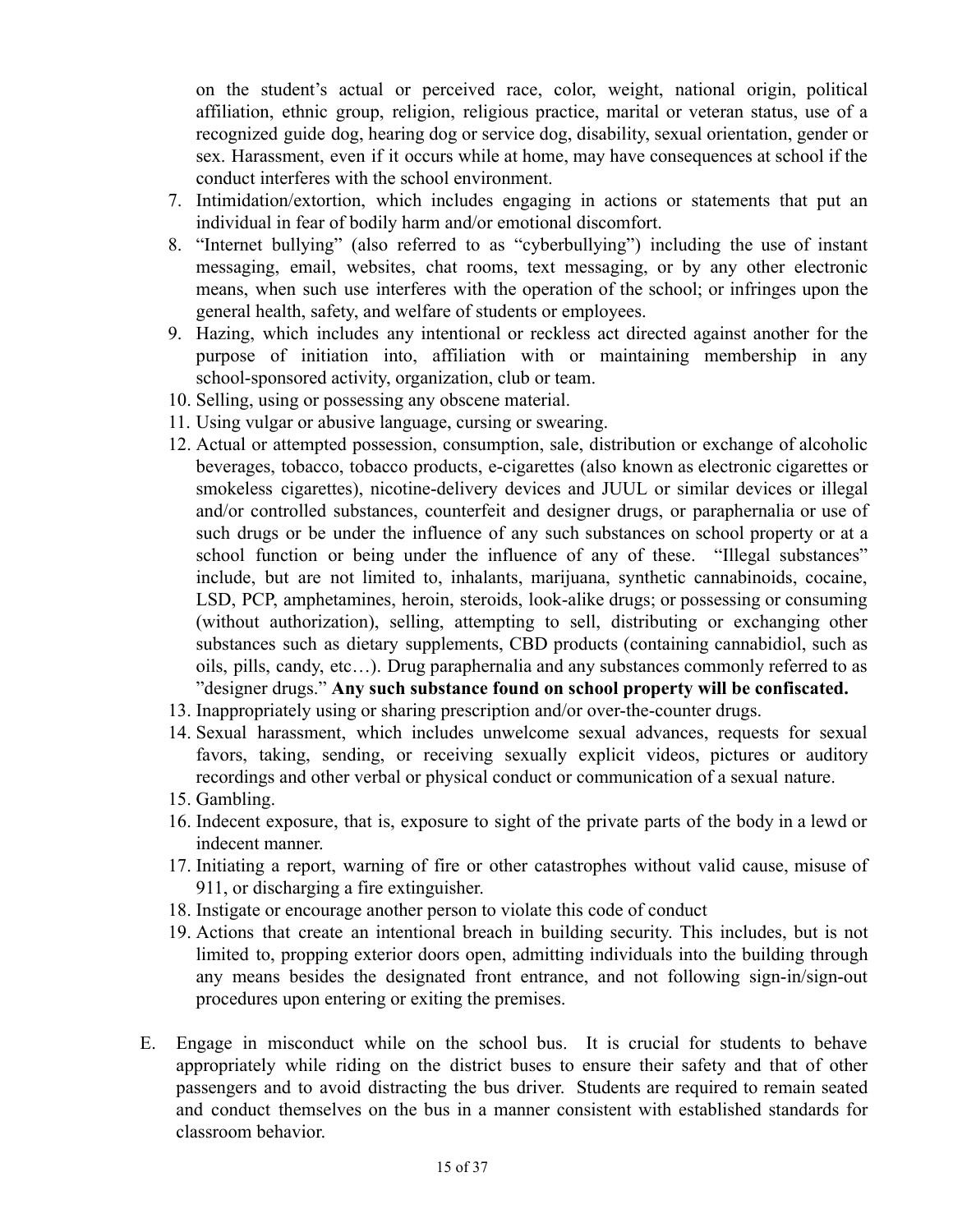- F. Engage in any form of academic misconduct. Example of academic misconduct include:
	- 1. Plagiarism.
	- 2. Cheating.
	- 3. Copying.
	- 4. Altering records.
	- 5. Assisting another student in any of the above actions.

## **X. REPORTING VIOLATIONS**

All students are expected to promptly report to school staff, chaperones, or other appropriate adults, all violations of the Code of Conduct, including but not limited to, threats of violence; possession of a weapon, alcohol, and/or illegal substance.

All district staff that are authorized to impose disciplinary sanctions are expected to do so in a prompt, fair and lawful manner. District staff who are not authorized to impose disciplinary sanctions are expected to promptly report violations of the Code of Conduct to their supervisor. This person shall investigate the matter and impose an appropriate disciplinary sanction, if so authorized, or refer the matter to a staff member who is authorized to impose an appropriate sanction.

The building principal or his/her designee must notify the appropriate local law enforcement agency of those Code violations that constitute a crime and substantially affect the order or security of a school as soon as practicable, but in no event later than the close of business the day the principal or his/her designee learns of the violation. The notification may be made by telephone, followed by written communication in a timely manner. The notification must identify the student and explain the conduct that violated the Code of Conduct and constituted a crime.

# **XI. DISCIPLINARY PENALTIES, PROCEDURES, MINIMUM PERIODS OF SUSPENSION AND REFERRALS**

Discipline is most effective when it deals directly with the problem at the time and place it occurs, and in a way that students view as fair and impartial. School personnel who interact with students are expected to use disciplinary action only when necessary.

Disciplinary action, when necessary, will be firm, fair and consistent. School personnel authorized to impose disciplinary penalties will consider the following:

- 1. The student's age.
- 2. The nature of the offense and the circumstances which led to the offense.
- 3. The student's prior disciplinary record.
- 4. The effectiveness of other forms of discipline.
- 5. Information from the parents, teachers and/or others, as appropriate.
- 6. Other extenuating circumstances.

As a general rule, discipline will be progressive. This means that a student's first violation will usually merit a lighter penalty than the subsequent violations.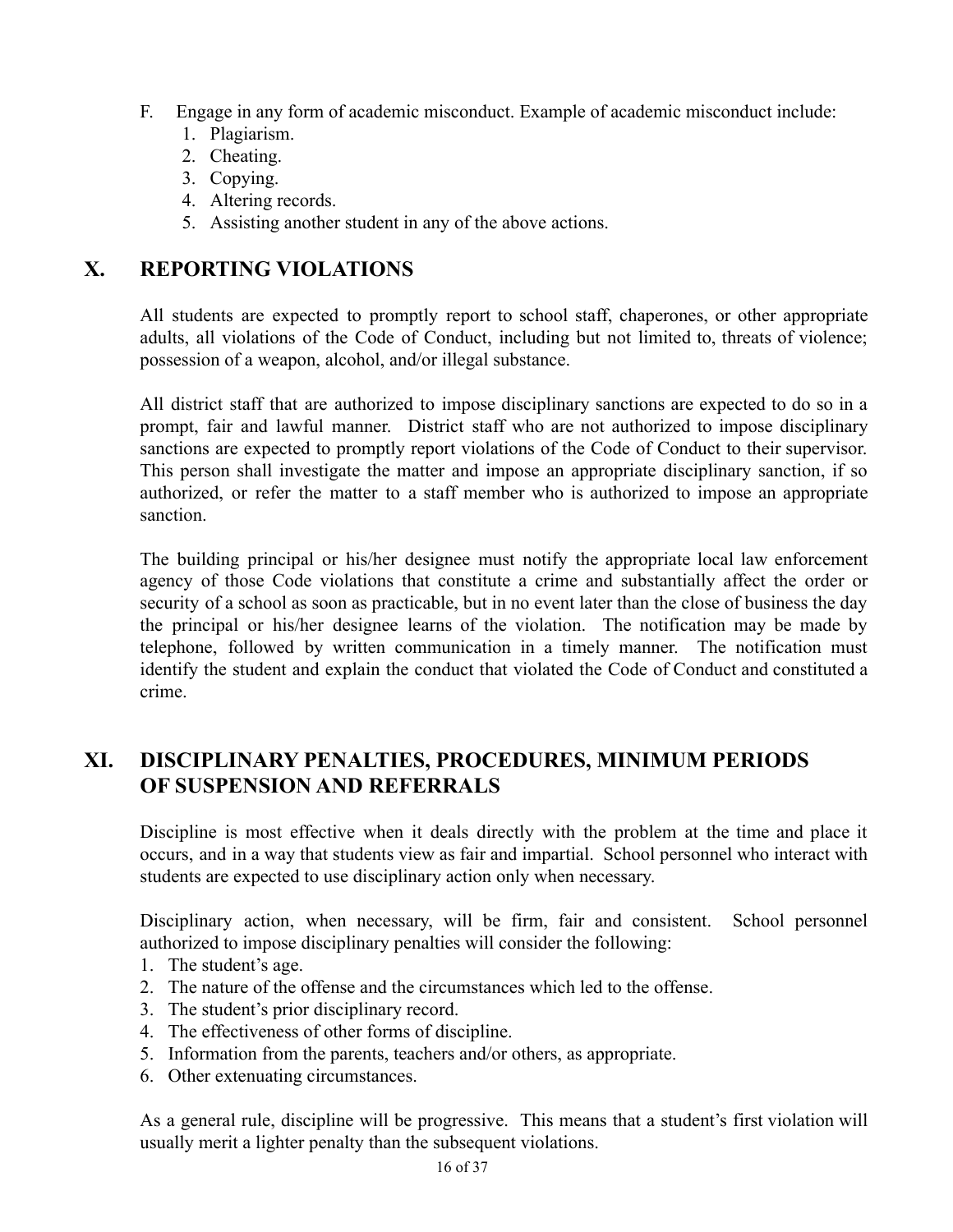## A. **Penalties**

Students who are found to have violated the district's Code of Conduct may be subject to one or more of the following penalties. The school personnel identified after each penalty are authorized to impose that penalty, consistent with the student's right to due process.

- 1. Oral and written warnings: any member of the district staff.
- 2. Written notification to parent: counseling staff, teachers, principal, superintendent, or any other member of the district staff, in consultation with the building principal or his/her designee.
- 3. Classroom detention: teachers.
- 4. School detention: principal or his/her designee.
- 5. Suspension from transportation: principal or his/her designee.
- 6. Suspension from athletic participation: coaches, principal or his/her designee
- 7. Suspension from social or extracurricular activities: activity director, principal, or his/her designee.
- 8. Suspension from or loss of other privileges: principal or his/her designee.
- 9. In-school suspension: principal or his/her designee.
- 10. Removal from the classroom: teachers (under circumstances defined in the Code), principal or his/her designee.
- 11. Short-term (five days or less) suspension from school: principal or his/her designee.
- 12. Long-term (more than five days) suspension from school: superintendent
- 13. Permanent suspension from school: superintendent

## B. **Procedures**

The amount of due process a student is entitled to receive before a penalty is imposed depends on the penalty being imposed. In all cases, regardless of the penalty imposed, the school personnel authorized to impose the penalty must inform the student of the alleged misconduct and must investigate, to the extent necessary, the facts surrounding the alleged misconduct. All students will have an opportunity to present their version of the facts to the school personnel imposing the disciplinary penalty in connection with the imposition of the penalty.

Students who are to be given penalties other than an oral warning or written notification to their parents are entitled to additional rights before the penalty is imposed. These additional rights are explained below.

1. Detention

Teachers, principals and the superintendent may use before or after-school detention as a penalty for student misconduct in situations where removal from the classroom or suspension would be inappropriate. Detention will be imposed as a penalty only after the student's parent has been notified of the penalty and the student has appropriate transportation home following detention or to detention.

2. Suspension from transportation

If a student does not conduct himself/herself properly on a bus, the bus driver is expected to bring such misconduct to the building principal's attention. Students who become a serious disciplinary problem may have their riding privileges suspended by the building principal or the superintendent or their designees. In such cases, the student's parent will become responsible for seeing that his or her child gets to and from school safely. Should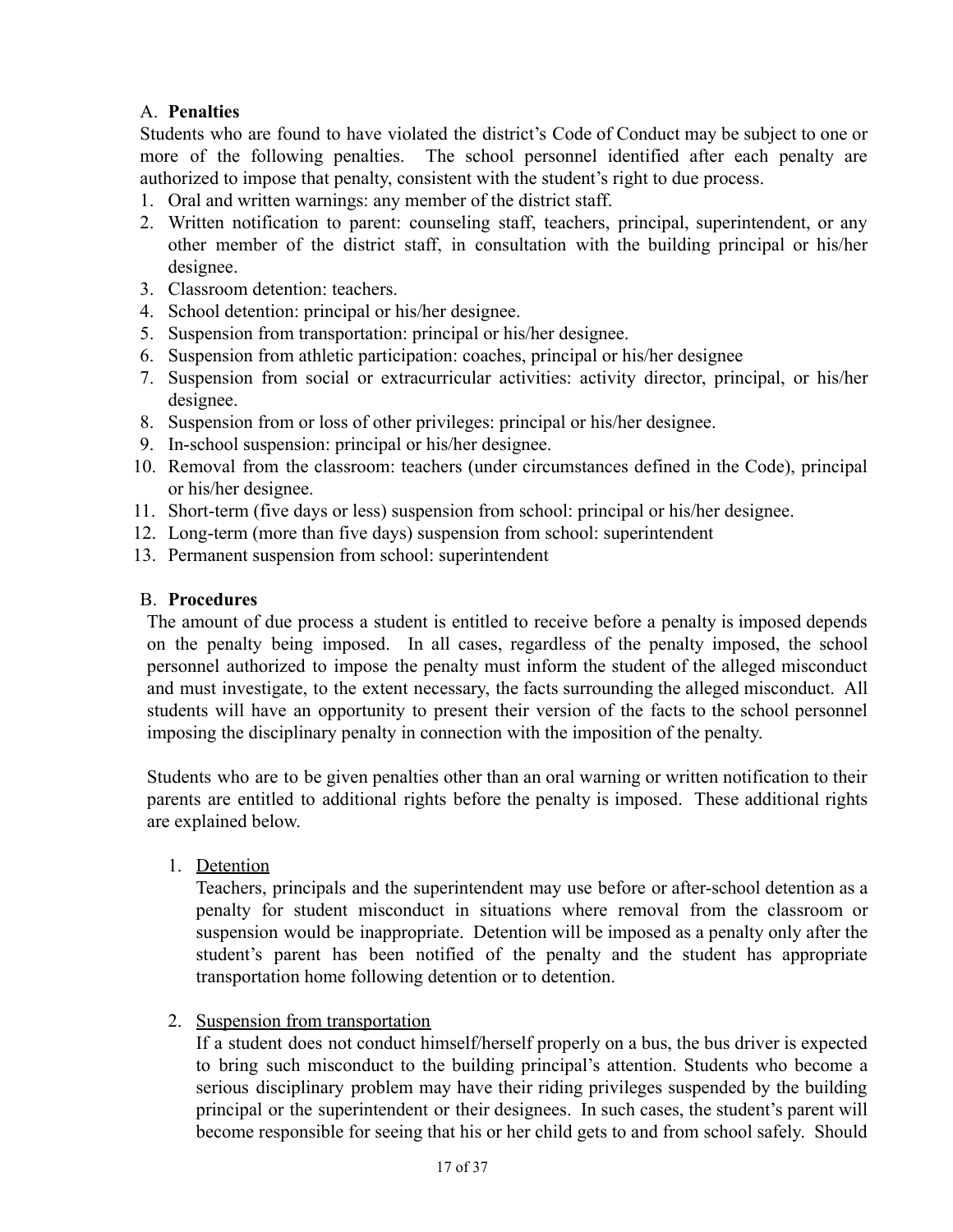the suspension from transportation amount to a suspension from attendance; the district will make appropriate arrangements to provide for the student's education.

A student subjected to a suspension from transportation is not entitled to a full hearing pursuant to Educational Law §3214. However, the student and the student's parent will be provided with a reasonable opportunity for an informal conference with the building principal or the principal's designee to discuss the conduct and the penalty involved.

## 3. Suspension from athletic participation, extracurricular activities, and other privileges as per the Athletic and Extracurricular Code of Conduct.

A student subjected to a suspension from athletic participation, extracurricular activities or other privileges is not entitled to a full hearing pursuant to Education Law §3214. However, the student and the student's parent will be provided with a reasonable opportunity for an informal conference with the district official imposing the suspension to discuss the conduct and the penalty involved.

## 4. In-School Suspension

The board recognizes the school must balance the need of students to attend school and the need for order in the classroom to establish an environment conducive to learning. As such, the board authorizes the building principals and the superintendent to place students who would otherwise be suspended from school as of the code of conduct violation in "in-school suspension".

A student subjected to an in-school suspension is not entitled to a full hearing pursuant to Education Law §3214. However, the student and the student's parent will be provided with a reasonable opportunity for an informal conference with the district official imposing the in-school suspension to discuss the conduct and the penalty involved.

## 5. Teacher Disciplinary Removal of Disruptive Students

A student's behavior can affect a teacher's ability to teach and can make it difficult for other students in the classroom to learn. In most instances, the classroom teacher can control a student's behavior and maintain or restore control over the classroom by using good classroom management techniques. These techniques may include practices that involve the teacher directing a student to briefly leave the classroom to give the student an opportunity to regain his or her composure and self-control in an alternative setting. Such practices may include, but are not limited to: (1) short-term "timeout" in an elementary classroom or in an administrator's office; (2) sending a student into the hallway briefly; (3) sending a student to the principal's office for the remainder of the class time only; or (4) sending a student to a guidance counselor or other district staff member for counseling. Time-honored classroom management techniques such as these do not constitute disciplinary removals for purposes of this code.

For the purposes of this code of conduct, a disruptive student is a student who is substantially disruptive of the educational process or substantially interferes with the teacher's authority over the classroom. A substantial disruption of the educational process or substantial interference with the teacher's authority occurs when a student demonstrates a persistent unwillingness to comply with the teacher's instructions or repeatedly violates the teacher's classroom behavior rules.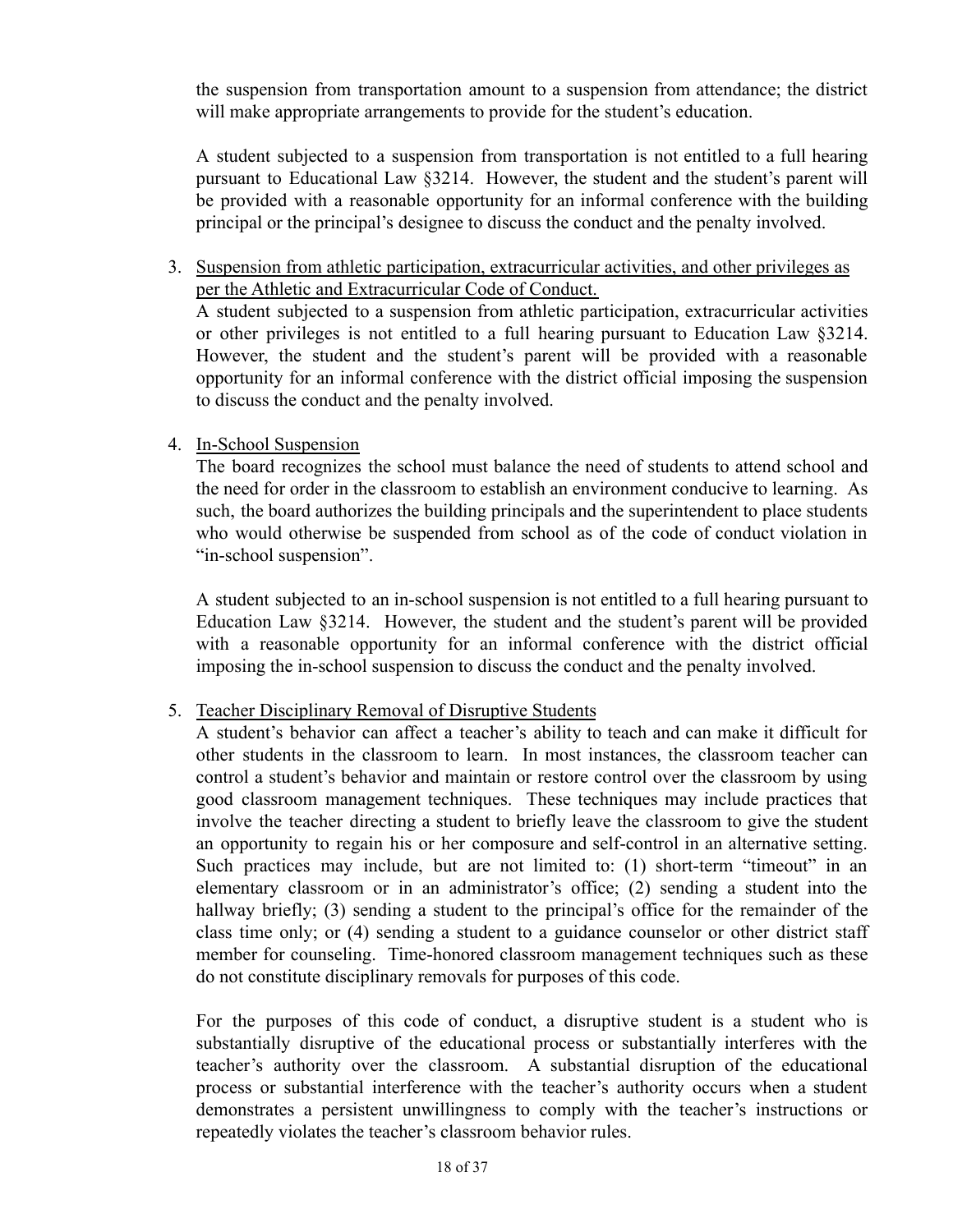A classroom teacher may remove a disruptive student from class for up to two days. The removal from class applies to the class of the removing teacher only. If the disruptive student does not pose a danger or on-going threat of disruption to the academic process, the teacher must provide the student with an explanation for why he or she is being removed and an opportunity to explain his or her version of the relevant events before the student is removed. Only after the informal discussion may a teacher remove a student from the class.

If the student poses a danger or ongoing threat of disruption, the teacher may order the student to be removed immediately. The teacher must, however, explain to the student why he or she was removed from the classroom and give the student a chance to present his or her version of the relevant events within 24 hours.

The teacher must complete a district-established disciplinary removal form and meet with the principal or his or her designee as soon as possible, but no later than the end of the school day, to explain the circumstances of the removal and to present the removal form. If the principal or designee is not available by the end of the same school day, the teacher must leave the form with the secretary and meet with the principal or designee prior to the beginning of classes on the next school day.

Within 24 hours after the student's removal, the principal or another district administrator designated by the principal must notify the student's parents, in writing, that the student has been removed from class and why. The notice must also inform the parent that he or she has the right, upon request, to meet informally with the principal or the principal's designee to discuss the reason for the removal.

The written notice must be provided by personal delivery, express mail delivery, or some other means that is reasonably calculated to assure receipt of the notice within 24 hours of the student's removal at the last known address for the parents. Where possible, notice should also be provided by telephone if the school has been provided with a telephone number(s) for the purpose of contacting parents.

The principal may require the teacher who ordered the removal to attend the informal conference.

If at the informal meeting the student denies the charges, the principal or the principal designee must explain why the student was removed and give the student and the student's parents a chance to present the student's version of the relevant events. The informal meeting must be held within 48 hours of the student's removal. The timing of the informal meeting may be extended by mutual agreement of the parent and principal.

The principal or the principal's designee may overturn the removal of the student from class if the principal finds any one of the following:

- a. The charges against the student are not supported by substantial evidence.
- b. The student's removal is otherwise in violation of the law, including the district's code of conduct.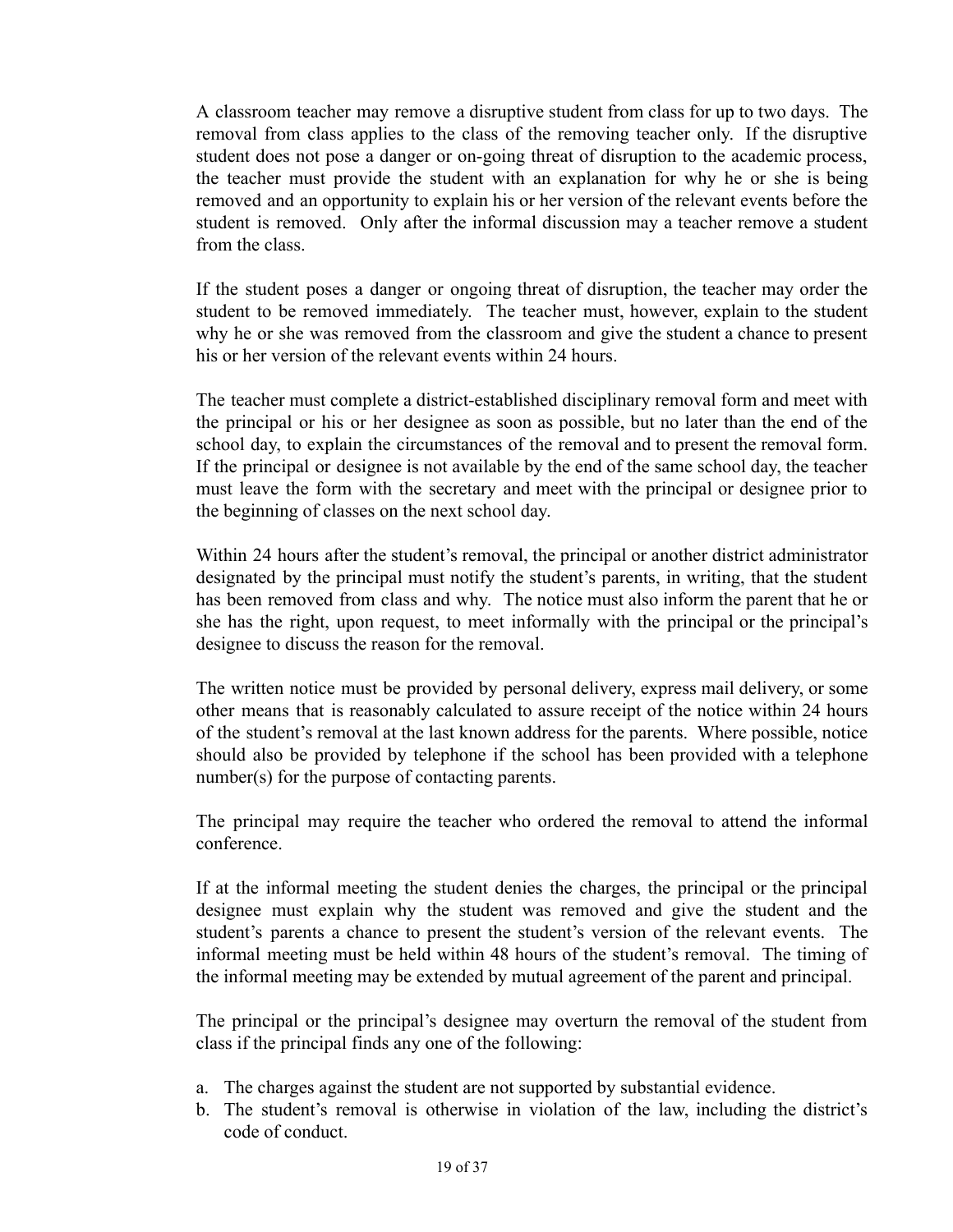c. The conduct warrants suspension from school pursuant to Educational Law §3214 and a suspension will be imposed. The principal or his or her designee may overturn a removal at any point between receiving the referral form issued by the teacher and the close of business on the day following the 48 hour period for the informal conference if a conference is requested. No student removed from the classroom by the classroom teacher will be permitted to return to the classroom until the principal makes the final determination, or the period of removal expires, whichever comes first.

Any disruptive student removed from the classroom by the classroom teacher shall be offered continued educational programming and activities until he or she is permitted to return to the classroom.

Each teacher must keep a complete log (on a district-provided form) for all cases of removal of students from his or her class. The principal must keep a log of all removals of students from class.

Removal of a student with a disability, under certain circumstances, may constitute a change in the student's placement. Accordingly, no teacher may remove a student with a disability from his or her class until he or she has verified with the principal or the chairperson of the Committee on Special Education that the removal will not violate the student's rights under state or federal law or regulation.

## 6. Suspension from school

Suspension from school is a severe penalty, which may be imposed only upon students who are insubordinate, disorderly, violent or disruptive, or whose conduct otherwise endangers the safety, morals, health or welfare of others.

The board retains its authority to suspend students but places primary responsibility for the suspension of students with the superintendent and the building principals. The administrator will send the parent/guardians of the student a letter that explains the days of suspension and the incident that led to the suspension. Any staff member may recommend to the superintendent or the principal that a student be suspended. All staff members must immediately report and refer a violent student to the principal or the superintendent for a violation of the code of conduct. All recommendations and referrals shall be made in writing unless the conditions underlying the recommendation or referral warrant immediate attention. In such cases, a written report is to be prepared as soon as possible by the staff member recommending the suspension.

The superintendent or principal, upon receiving a recommendation or referral for suspension or when processing a case of suspension, shall gather the facts relevant to the matter and record them for subsequent presentation, if necessary.

a. Short-term (5 days or less) suspension from school

When the superintendent or principal (referred to as the "suspending authority") proposes to suspend a student charged with misconduct for five days or less pursuant to Educational Law §3214 (3), the suspending authority must immediately notify the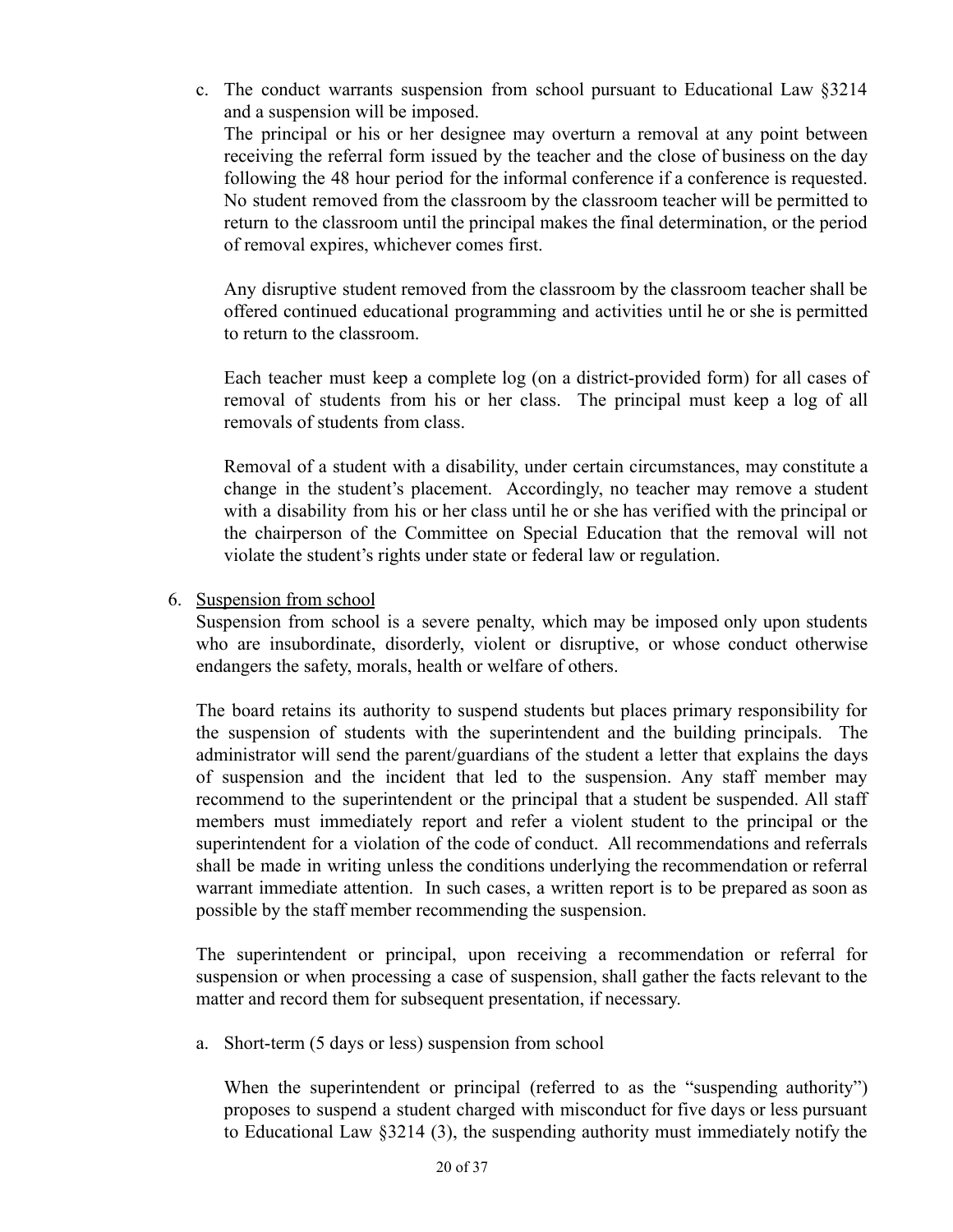student orally. If the student denies the misconduct, the suspending authority must provide an explanation of the basis for the proposed suspension. The suspending authority must also notify the student's parents in writing that the student may be suspended from school. The written notice must be provided by personal delivery, express mail delivery, or some other means that is reasonably calculated to assure receipt of the notice within 24 hours of the decision to propose suspension at the last known address for the parents. Where possible, notice should also be provided by telephone if the school has been provided with a telephone number(s) for the purpose of contacting the parents.

The notice shall provide a description of the charges against the student and the incident for which suspension is proposed and shall inform the parents of the right to request an immediate informal conference with the principal. Both the notice and informal conference shall be in the dominant language or mode of communication used by the parents. At the conference, the parents shall be permitted to ask questions of complaining witnesses under such procedures as the principal may establish.

The notice and opportunity for an informal conference shall take place before the student is suspended unless the student's presence in school poses a continuing danger to persons or property or an ongoing threat of disruption to the academic process. If the student's presence does pose such a danger or threat of disruption, the notice and opportunity for an informal conference shall take place as soon after the suspension as reasonably practicable.

After the conference, the principal shall promptly advise the parents in writing of his or her decision. The principal shall advise the parents that if they are not satisfied with the decision and wish to pursue the matter, they must file a written appeal to the superintendent within five business days unless they can show extraordinary circumstances precluding them from doing so. The superintendent shall issue a written decision regarding the appeal within 10 business days of receiving the appeal. If the parents are not satisfied with the superintendent's decision, they must file a written appeal to the board of education with the district clerk within 10 business days of the date of the superintendent's decision, unless they can show extraordinary circumstances precluding them from doing so. Only final decisions of the board may be appealed to the Commissioner within 30 days of the decision.

b. Long-term (more than 5 days) suspension from school

When the superintendent or building principal determines that a suspension for more than five days may be warranted, he or she shall give reasonable notice to the student and the student's parents of their right to a fair hearing. At the hearing, the student shall have the right to be represented by counsel, the right to question witnesses against him or her and the right to present witnesses and other evidence on his or her behalf.

The superintendent shall personally hear and determine the proceeding or may, at his or her discretion, designate a hearing officer to conduct the hearing. The hearing officer shall be authorized to administer oaths and to issue subpoenas in conjunction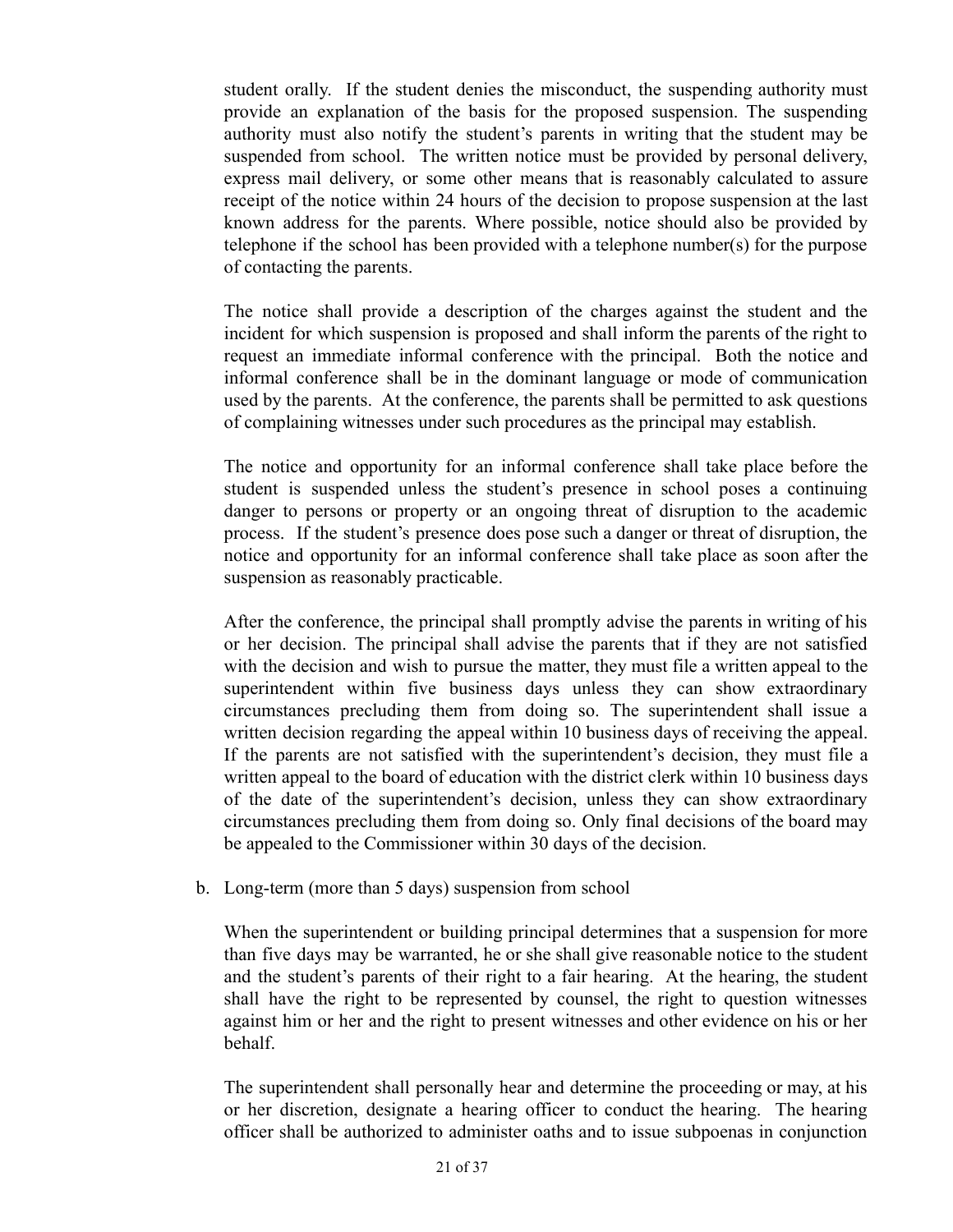with the proceeding before him or her. A record of the hearing shall be maintained, but no stenographic transcript shall be required. A tape recording shall be deemed a satisfactory record. The hearing officer shall make findings of fact and recommendations as to the appropriate measure of discipline to the superintendent. The report of the hearing officer shall be advisory only, and the superintendent may accept all or any part thereof.

An appeal of the decision of the superintendent may be made to the board that will make a decision based solely upon the record before it. All appeals to the board must be in writing and submitted to the district clerk within 10 business days of the date of the superintendent's decision. The board may adopt in whole or in part the decision of the superintendent. The final decisions of the board may be appealed to the Commissioner within 30 days of the decision.

c. Permanent Suspension

Permanent suspension is reserved for extraordinary circumstances such as where a student's conduct poses a continuing danger to the safety and well-being of other students, school personnel or any other person lawfully on school property or attending a school function.

#### **C. Minimum Periods of Suspension**

- 1. A student with a disability may be suspended only in accordance with the requirements of state and federal law.
- 2. Students who bring a weapon to school.

Any student, other than a student with a disability, found guilty of bringing a weapon onto school property will be subject to suspension from school for at least one calendar year. Before being suspended, the student will have an opportunity for a hearing pursuant to Educational Law §3214. The Superintendent has the authority to modify the one-year suspension on a case-to-case basis. In deciding whether to modify the penalty, the superintendent may consider the following:

- a. The student's age.
- b. The student's grade in school.
- c. The student's prior disciplinary record.
- d. The superintendent's belief that other forms of discipline may be more effective.
- e. Input from parents, teachers, and/or others.
- f. Other extenuating circumstances.
- 3. Students who commit violent acts other than bringing a weapon to school.

Any student, other than a student with a disability who is found to have committed a violent act, other than bringing a weapon onto school property shall be subject to suspension from school for at least five days. If the proposed penalty is the minimum five-day suspension, the student and the student's parents will be given the same notice and opportunity for an informal conference given to all students subject to a short-term suspension. If the proposed penalty exceeds the minimum five-day suspension, the student and the student's parents will be given the same notice and opportunity for a hearing to all students subject to a long-term suspension. The superintendent has the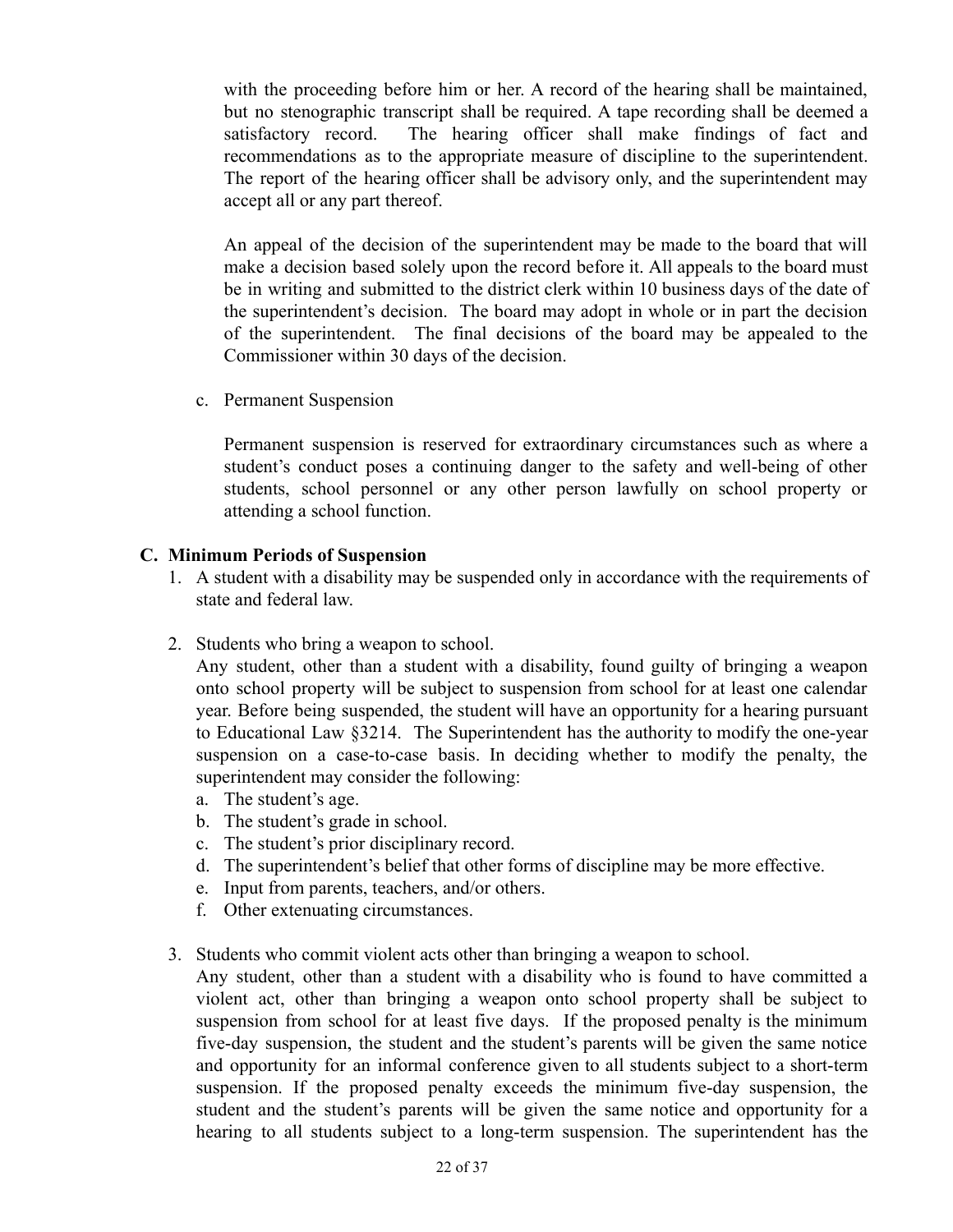authority to modify the minimum five-day suspension on a case-to-case basis. In deciding whether to modify the penalty, the superintendent may consider the same factors considered in modifying a one-year suspension for possessing a weapon. The superintendent may consider the cumulative effect of each and every act on the part of the student.

4. Students who are repeatedly substantially disruptive of the educational process or repeatedly substantially interfere with the teacher's authority over the classroom. Any student, other than the student with a disability, who repeatedly is substantially disruptive of the educational process or substantially interferes with the teacher's authority over the classroom, will be suspended from school for at least five days. For purposes of this code of conduct, "repeatedly is substantially disruptive" means engaging in conduct that results in the student being removed from the classroom by teacher(s) pursuant to Educational Law §3214 (3-a) and this code on four or more occasions during a semester, or three or more occasions during a trimester. If the proposed penalty is the minimum five-day suspension, the student and the student's parent will be given the notice and opportunity for an informal conference given to all students subject to a short-term suspension. If the proposed penalty exceeds the minimum five-day suspension, the student and the student's parent will be given the same notice and opportunity for a hearing given to all students subject to a long-term suspension. The superintendent has the authority to modify the minimum five-day suspension on a case-to case basis. In deciding whether to modify the penalty, the superintendent may consider the same factors considered in modifying a one-year suspension for possessing a weapon.

# **XII. ATTENDANCE**

# **ATTENDANCE POLICY FOR MIDDLE AND HIGH SCHOOL**

## **GENERAL INFORMATION**

- 1. Students who are absent from any of their classes or school at least 10% of the school days will be in danger of losing academic credit for that class or classes. When the District determines that a student has exceeded twenty (20) absences in a 1 credit course or ten (10) absences in a ½ credit course, the District will stop grading the student in that course, but the student will remain in and be required to attend the course without receiving credit. By law, all absences, excused or unexcused, will be recorded.
- 2. Students taking additional vacation days while school is in session will be charged with one absence for each school day missed.
- 3. For students in a half  $\binom{1}{2}$  year course that reach thresholds of 4 (four) & 8 (eight) of unexcused absences, a parent meeting will be scheduled. For students in full year courses that reach thresholds of 5, 10, 15, & 18 unexcused absences, a parent meeting will be scheduled. Parents will also be notified by mail when a student accumulates 4 (four) absences in a  $\frac{1}{2}$ credit course and /or 10 (ten) absences in a 1 credit course. Notification will also be given when the limit is exceeded.
- 4. Students who violate the attendance regulations and believe special consideration should be given in their situation may appeal in writing or in person to the Building Principal. This must be done within five (5) school days from the date of notification. The Principal will convene an appeal panel (STAGE 1) composed of faculty members to decide on the appeal.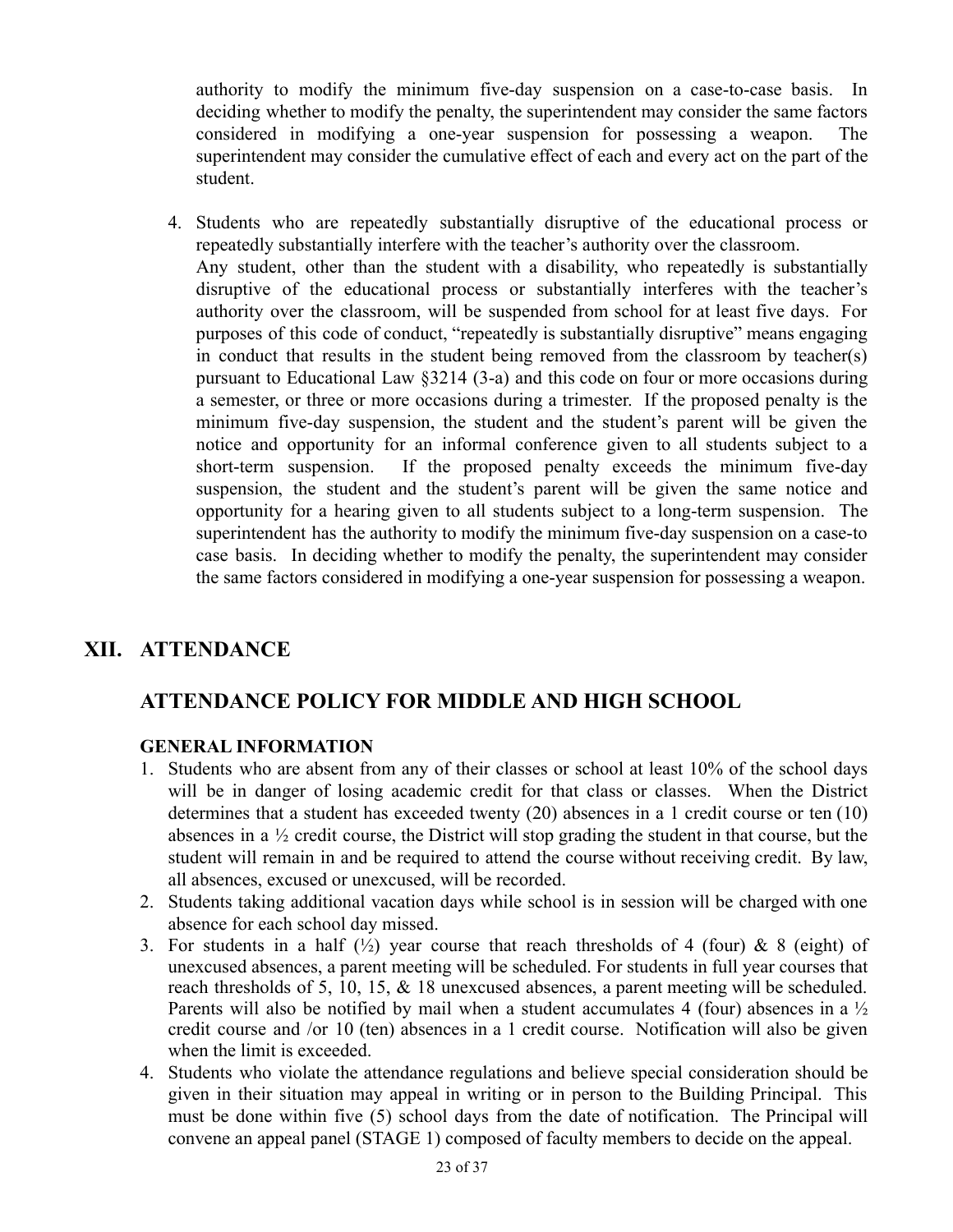5. Subsequent appeals may be made in writing to the Principal or his/her designee (STAGE 2) five (5) school days after notification of the STAGE 1 decision.

**Special Note on Appeals:** It will be the student's responsibility to see that all the data is filled in and that the attendance record is attached at all stages. Any supporting data is to be obtained by the student and presented with the appeal.

## **SPECIAL CONDITIONS**

- 1. New Entrants: Attendance of students entering a class after the start of the school year will be handled on a prorated basis.
- 2. Re-entrants: The attendance of students leaving and re-entering during the same school year will be cumulative.
- 3. Home Teaching: Home teaching may be assigned for long-term illness and does not count against the student. A doctor's note is needed when applying for this service.
- 4. Physical Education: Students are reminded that special requirements must be met for Physical Education classes as per instructions from your Physical Education teacher.

## **ARRIVALAT SCHOOL**

Students should normally arrive at the Middle and High School between 7:15 a.m. and 7:25 a.m. and are marked tardy at 7:30 a.m. At the G.L. Priess School, students arrive at 8:35 a.m. and are marked tardy at 8:45 a.m. At the Eden Elementary School, students arrive at 8:30 a.m. and are marked tardy at 8:40 a.m. Because there is no supervision, students should not be in the building earlier than 15 minutes before the start of school unless they are dropped off by the bus or unless they are here for a teacher supervised activity. Students must go directly into school. Students are not allowed to leave school grounds without prior permission. A secondary student arriving at school after 7:30 a.m. during homeroom should report directly to the Attendance Office.

## **ABSENTEES**

Whenever it is necessary to be absent from school, a parent or guardian must call the Attendance Office to explain the reason for the absence. If no call is received, the Attendance Office will call the student's parents or guardians to obtain the reason for the absence.

A student in the Middle and High School will be excluded from participation in any extra-curricular activity (sports, clubs, field trips, or any other related functions) on a day he/she is absent from school, or not present by 9:45 a.m. Any exception to this would require verification from parent/guardian as to the presence of unusual circumstances. Any medical or court appointments will require written verification from the official source.

Students with special transportation arrangements must contact the transportation department at 992-3633 if transportation is not needed for the day.

## **TARDINESS**

The law recognizes only a few legitimate excuses for being late to school, such as personal illness, illness in the family, the requirement of students at home in an emergency, impassable roads, weather making travel unsafe, quarantine and attendance at clinics or court. Excuses noted as "personal reasons" are not acceptable. Examples of personal reasons are: missing the bus, oversleeping, visiting with a neighbor or friend, etc. After **every** three (3) unexcused tardies,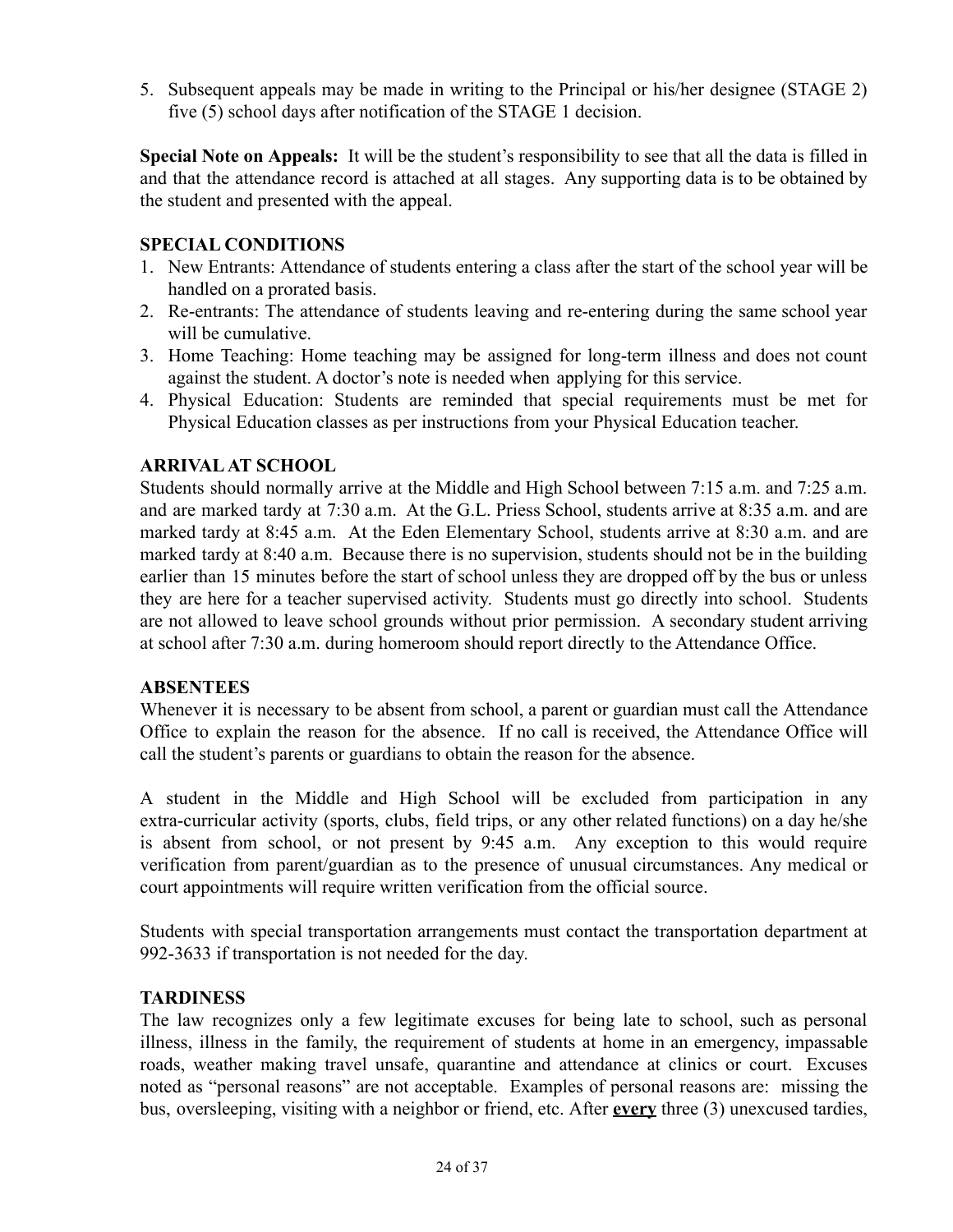students will receive a detention. For every (6) unexcused tardies a student has, a parent meeting will be scheduled.

## **EARLY DISMISSAL**

New York State Education Law stipulates that no student can be off campus for any reason unless parental permission has been given. Further, it is always necessary to gain permission from the Principal to leave campus during school hours. An off-campus pass is required.

A written note explaining the reason for the off campus or a telephone call to the Attendance Office by 8:00 a.m. is required before an off-campus pass will be granted. If a student is to be picked up for early dismissal, a parent, guardian and/or approved adult must come to the attendance office to sign the student out.

The general reasons for which an off-campus pass will be issued are:

- 1. Medical and dental appointments that cannot be scheduled at any other time.
- 2. A funeral, when a member of the family or student is acting as a representative of the school.
- 3. Job or college interviews, with an appointment, that cannot be scheduled at any other time.

It would be the option of the Principal's Office not to issue an off-campus pass for these reasons: If the student is in danger of failing a subject or is in any danger, in the case of seniors, of not graduating. This would be done by personal contact with parents. Any student off campus without permission will be considered truant and discipline will follow.

## **TRUANCY**

Truancy may result in in-school suspension. Any exception to the above will be determined by the Principal in accordance with the student's individual circumstances.

## **VACATION PROCEDURE**

## **Policy for Student Voluntary Absences during School Time:**

Vacation time requests cannot be granted and are ill-advised; it must become the parents' decision. If parents choose to do so, it is recorded on the student's permanent record as an unexcused absence with parental permission. STUDENTS ARE RESPONSIBLE FOR ALL WORK MISSED DURING THEIR TIME OF ABSENCE.

For school students:

- 1. Parents must **provide notification** at least two weeks in advance to the Principal.
- 2. Parents must also inform the Attendance Office or Principal as to the length and date of absence, grades K-12.
- 3. Refer to the attendance section for rules on excessive absences.

## **ACADEMIC PROBATION/ELIGIBILITY FOR MIDDLE/HIGH SCHOOL STUDENTS**

A student's first responsibility is to their academic achievement before all other activities. Participation in our comprehensive student activity program and interscholastic athletic program is a privilege that comes along with being academically successful. In order to ensure that students place a priority on a well-rounded education, the following Academic Probation policy has been developed by the building-level Shared Decision Making Team.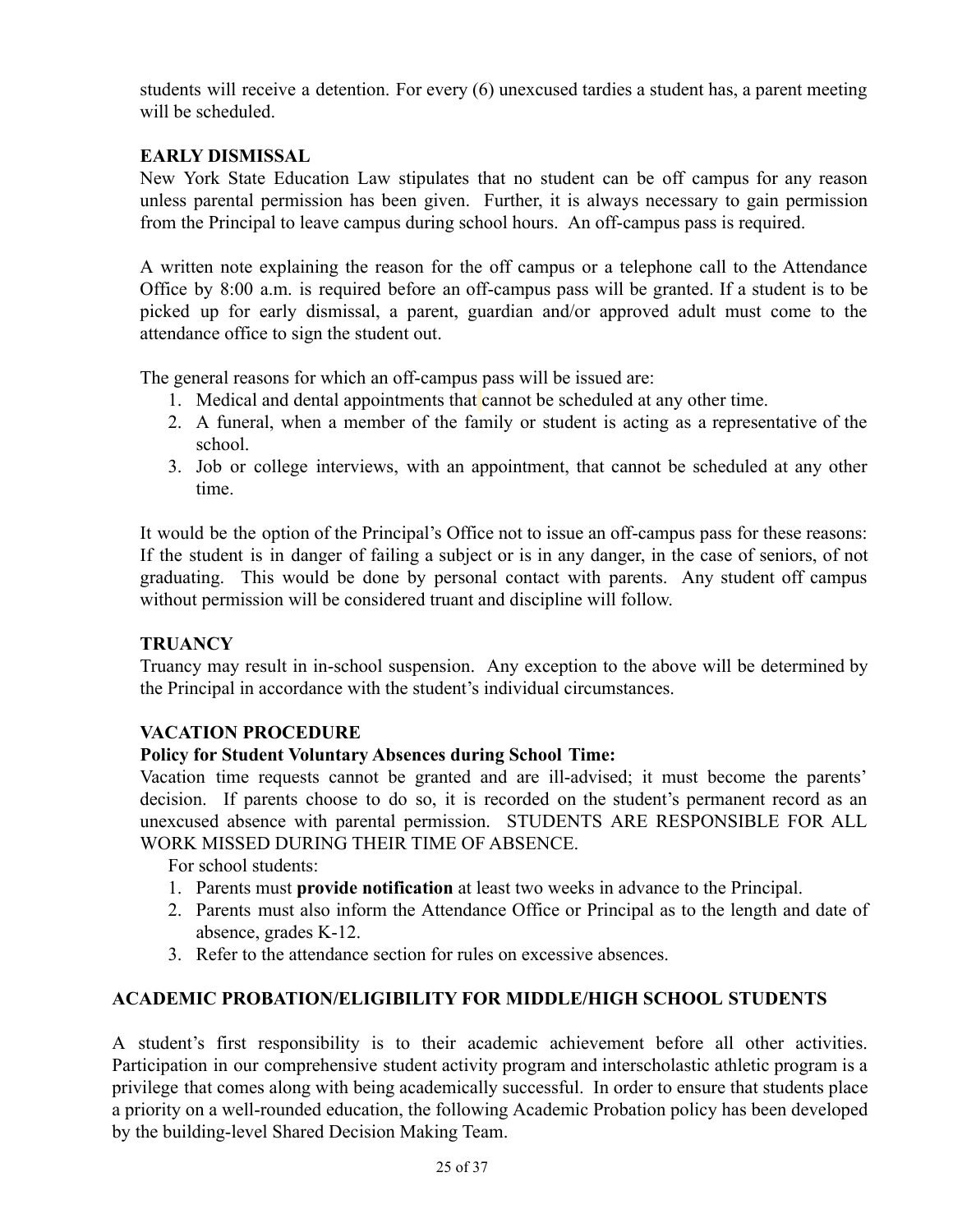- 1. Students will be placed on the Academic Probation list if:
- They are failing one class
- Have an incomplete in a class
- **• Below 70%** in two or more classes.

In addition, students will be placed on the Academic Probation list at the start of a new year if they failed one or more classes during the previous school year.

2. Students will remain on the Academic Probation list for five weeks. The report will be posted on the Parent Portal and a copy will be given to the students during homeroom on Monday morning informing them of their eligibility status for the upcoming week. The updated list will be in effect from the beginning of the school day on Monday through the end of the day on Sunday.

- A. Teachers will report weekly progress for the students on the Academic Probation list each Friday afternoon.
- B. Students will be given a report during homeroom every Monday morning informing them of their eligibility status for the upcoming week.
- C. Parents/Guardians can view a copy of the report by logging into PowerSchool on a computer and clicking academic probation at the top left. The PowerSchool App will not accurately reflect the current academic status.
- D. If you have any questions about the report, you should email the individual teacher. For general questions, you can contact your child's guidance counselor at 716-992-3601.
- E. This letter will go home every five weeks that your child remains or is placed on academic probation.
- F. The updated list will be in effect from the beginning of the school day on Monday through the end of the school day on the following Sunday.
- G. It is the responsibility of the student to monitor their own academic progress in order to meet the requirements for participation in school sponsored events.
- H. While on Academic Probation (list is in effect for five weeks), students must meet the requirements located on the chart (see next page).
- I. Students who do not meet the requirements to be removed from the Academic Probation list each week will be unable to participate in any school-sponsored activities; this includes, but is not limited to: **dances, club/organization activities, class trips, the musical, and all athletic events (either as a team member or spectator). Music department requirements for class grading purposes are exempt from this policy.**
- J. It is the responsibility of all faculty advisors/coaches to enforce the Academic Probation list and to prohibit the participation of students whose names appear on the list in all school extra-curricular activities.
- K. It is the responsibility of the student to monitor their own academic progress in order to meet the requirements for participation in school-sponsored events.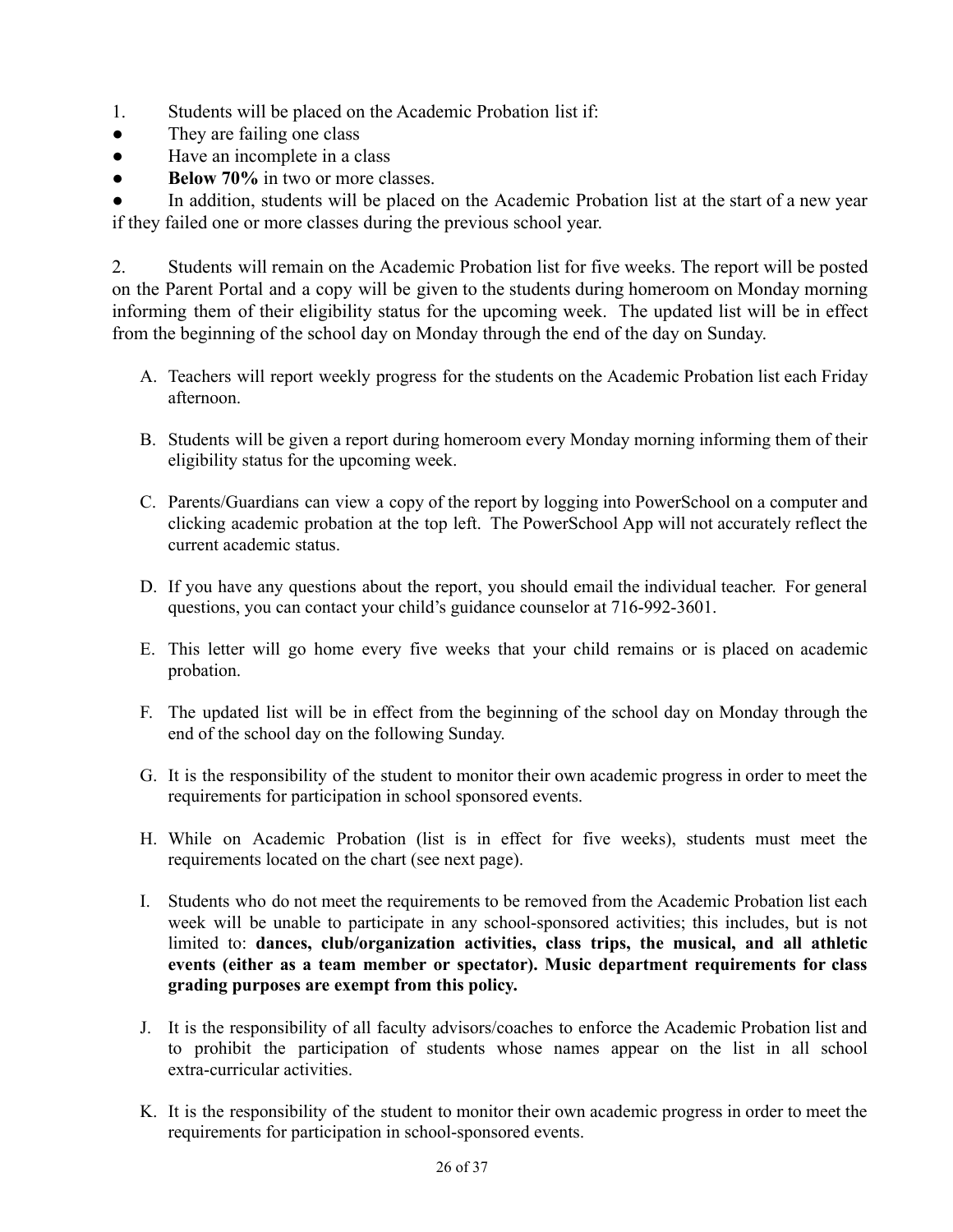L. While on the Academic Probation list for five weeks, students will need to do the following: **Academic Probation/Eligibility Requirements**

| <b>Academic Performance</b>       | <b>Eligibility/Participation</b>                                                                                                              | <b>Requirements</b>                                                                         |
|-----------------------------------|-----------------------------------------------------------------------------------------------------------------------------------------------|---------------------------------------------------------------------------------------------|
| Satisfactory (S) in all classes   | Eligible for full participation in<br>school-sponsored activities.                                                                            | None                                                                                        |
| Unsatisfactory $(U)$ in 1 class   | Eligible for full participation in school<br>sponsored activities, including<br>practices and games, so long as all<br>requirements are met.  | Report to Academic Enhancement<br>Program after school Tuesday,<br>Wednesday, and Thursday. |
| Unsatisfactory $(U)$ in 2 classes | Ineligible for participation in<br>school-sponsored activities and games,<br>but may attend practices so long as all<br>requirements are met. | Report to Academic Enhancement<br>Program after school Tuesday,<br>Wednesday, and Thursday. |

❖ **All** students with 3 or more Unsatisfactory (U) are required to attend the Academic Enhancement Program.

# **XIII. ALTERNATIVE INSTRUCTION**

When a teacher removes a student of any age from a class or a student of compulsory attendance age is suspended from school pursuant of Education Law §3214, the District will provide alternative means of instruction for the student. When possible, alternative instruction will be provided within one school day.

# **XIV. DISCIPLINE OF STUDENTS WITH DISABILITIES**

The Board recognizes that it may be necessary to suspend, remove or otherwise discipline students with disabilities to address disruptive or problem behavior. The Board also recognizes that students with disabilities are entitled to certain procedural protections whenever school authorities intend to impose discipline upon them. The Board is committed to ensuring that the procedures followed for suspending, removing or otherwise disciplining students with disabilities are consistent with the procedural safeguards required by applicable laws and regulations. The Code of Conduct affords students with disabilities subject to disciplinary actions no greater or lesser rights than those expressly afforded by applicable federal and state law and regulations.

## A. **Authorized Suspensions or Removals of Students with Disabilities**

1. For purposes of this section of the Code of Conduct, the following definitions apply.

A "suspension" means a suspension pursuant to Education Law § 3214.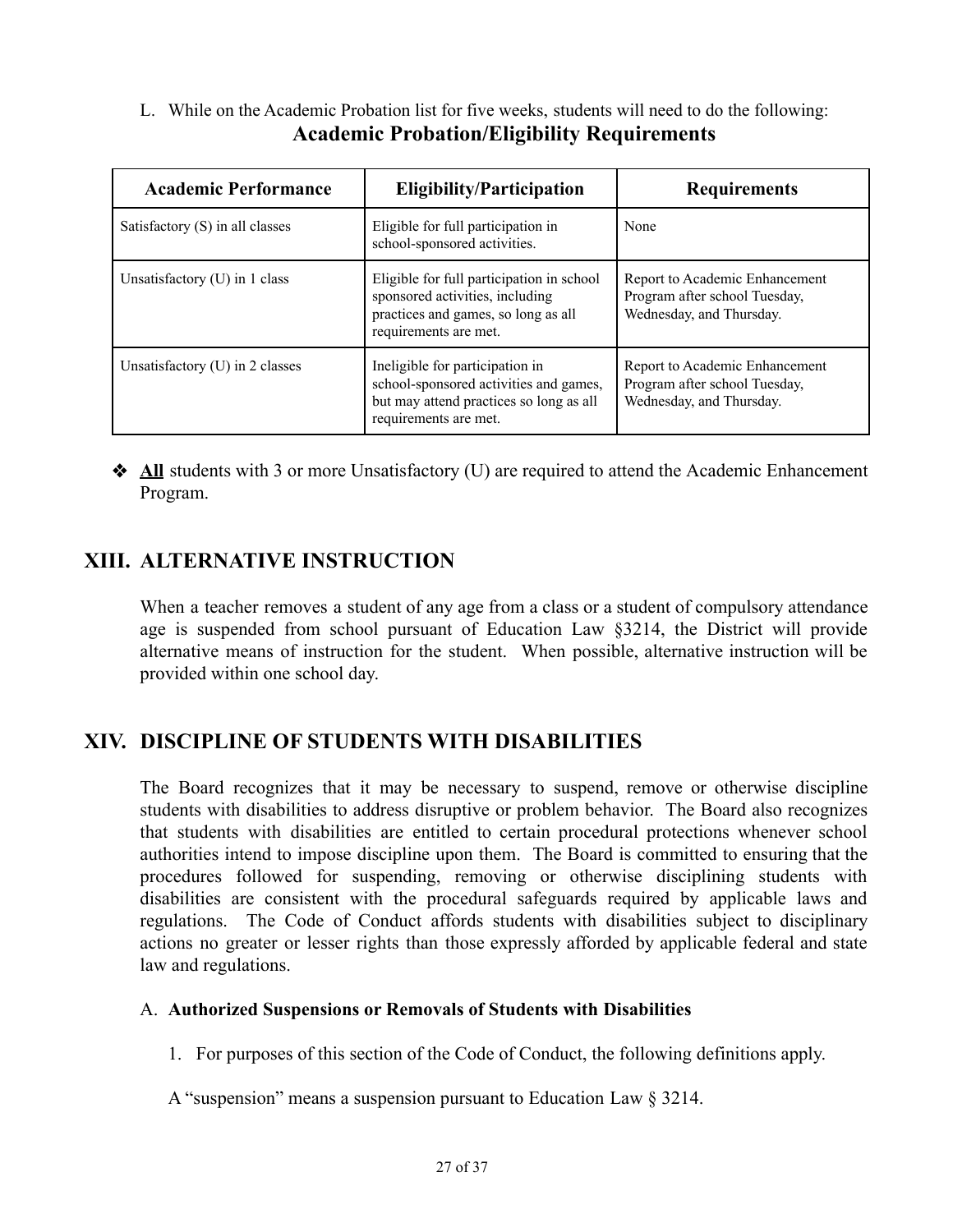A "removal" means a removal for disciplinary reasons from the student's current educational placement other than a suspension and change in placement to an interim alternative educational setting (IAES) ordered by an impartial hearing officer because the student poses a risk of harm to himself or herself or others.

An "IAES" means a temporary educational placement determined by the committee on special education, other than the student's current placement at the time the behavior precipitating the IAES placement occurred, that enables the student to continue to progress in the general curriculum, although in another setting, progress toward the goals set out in the student's IEP; and receive, as appropriate, a functional behavior assessment and behavioral intervention services, and modifications that are designed to address the behavior violation so that it does not recur.

- 2. School personnel may order the suspension or removal of a student with a disability from his or her current educational placement as follows:
	- a. The Board, the District (BOCES) superintendent of schools or a building principal may order the placement of a student with a disability into an IAES, another setting or suspension for a period not to exceed five (5) consecutive school days and not to exceed the amount of time a non-disabled student would be subject to suspension for the same behavior.
	- b. The superintendent may order the placement of a student with a disability into an IAES, another setting or suspension for up to ten (10) consecutive school days, inclusive of any period in which the student has been suspended or removed under the subparagraph (a) above for the same behavior if the superintendent determines that the student has engaged in behavior that warrants a suspension and the suspension or removal does not exceed the amount of time non-disabled students would be subject to suspension for the same behavior.
	- c. The superintendent may order additional suspensions of not more than ten (10) consecutive school days in the same school year for separate incidents of misconduct, as long as those removals do not constitute a change of placement.
	- d. The superintendent may order the placement of a student with a disability in an IAES to be determined by the Committee on Special Education (CSE), for the same amount of time that a student without a disability would be subject to discipline, but not more than 45 days, if the student carries or possesses a weapon to school or to a school function, or the student knowingly possesses or uses illegal drugs or sells or solicits the sale of a controlled substance while at school or a school function.
		- i. "Weapon" means a firearm as defined in 18 U.S.C. §921for purposes of the Gun-Free Schools Act, and dangerous weapon under 18 U.S.C.  $\frac{930(g)(w)}{w}$ , which includes a weapon, device, instrument, material or substance, animate or inanimate, that is used for or is readily capable of causing death or serious bodily injury. It also means any other gun, BB gun, pistol, revolver, shotgun, rifle, machine gun, disguised gun, dagger, dirk, razor, stiletto, switchblade knife, pocket knives, gravity knife, brass knuckles, slingshots, metal knuckle knife, box cutter, cane sword, electronic dart gun, Kung Fu star, electronic stun gun, pepper spray or other noxious spray, explosive or incendiary bomb, or other device, instrument,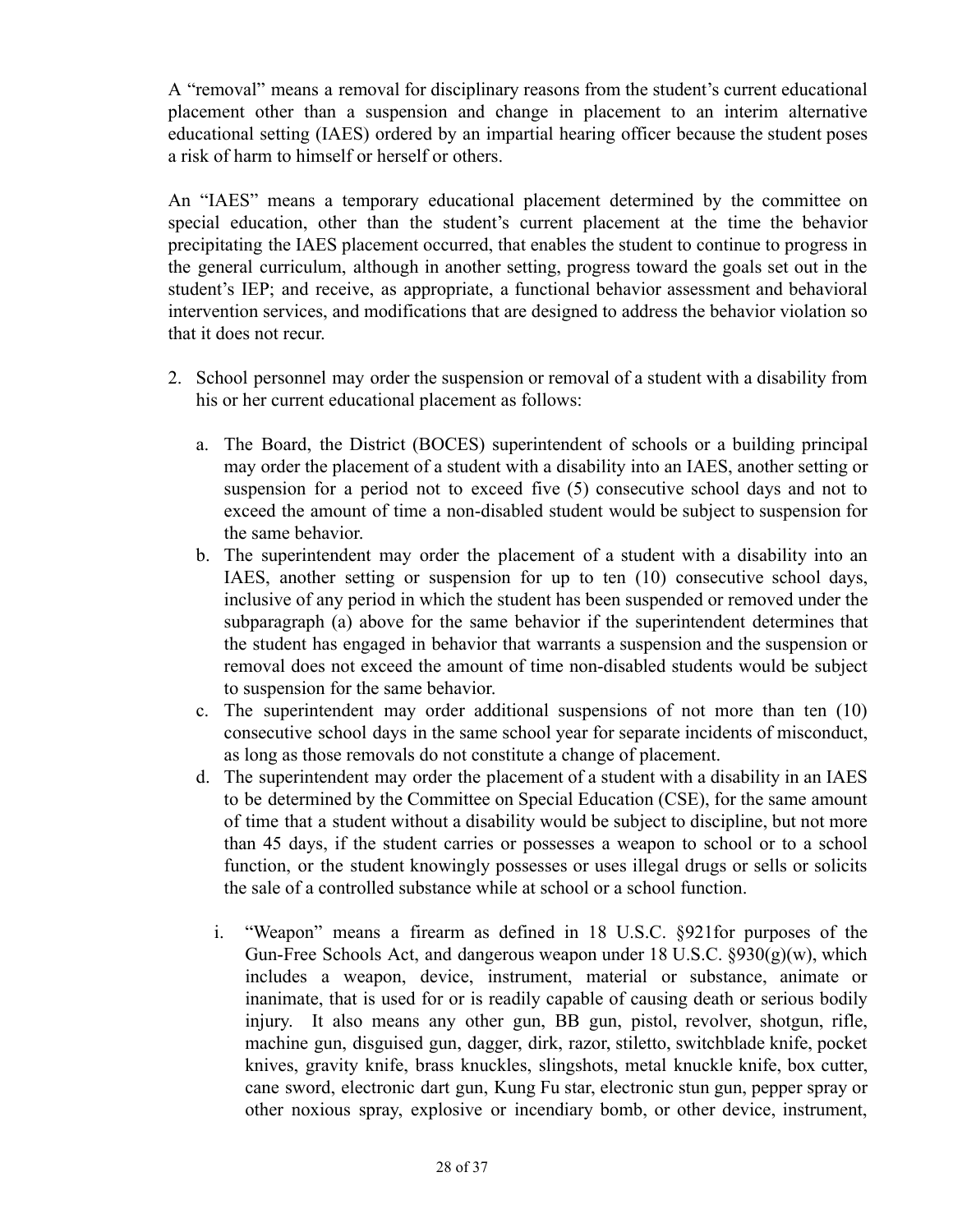material, or substance that can cause physical injury or death when used to cause physical injury or death.

- ii. "Controlled substance" means a drug or other substance identified in certain provisions of the Federal Controlled Substances Act specified in both federal and state law and regulations applicable to this policy.
- iii. "Illegal drugs" means a controlled substance except for those legally possessed or used under the supervision of a licensed health-care professional or that is legally possessed or used under any other authority under the Controlled Substances Act or any other federal law.
- iv. "Serious bodily injury" which involves substantial risk of death, extreme physical pain, protracted and obvious disfigurement or protracted loss or impairment of the function of a bodily member, organ, or mental faculty.
- v. "Manifestation Team" includes a representative of the school district knowledgeable about the student and the interpretation of information about child behavior, the parent and relevant members of the committee on special education as determined by the district and the parent.
- 3. Subject to specified conditions required by both federal and state law and regulations, an impartial hearing officer may order the placement of a student with disabilities in an IAES setting for up to 45 days at a time if maintaining the student in his or her current educational placement poses a risk of harm to the student or others.

## B. **Change of Placement Rule**

- 1. A disciplinary change in placement means a suspension or removal from a student's current educational placement that is either:
	- a. for more than 10 consecutive school days; or
	- b. for a period of 10 consecutive school days or less if the student is subjected to a series of suspensions or removals that constitute a pattern because they cumulate to more than 10 school days in a school year and because of such factors as the length of each suspension or removal, the total amount of time the student is removed and the proximity of the suspensions or removals, to one another.
- 2. School personnel may not suspend or remove a student with disabilities if the imposition of the suspension or removal would result in a disciplinary change in placement based on a pattern of suspension or removal. School personnel may consider any unique circumstances on a case-by-case basis when determining whether to order a change. However, the District may impose a suspension or removal, which would otherwise result in a disciplinary change in placement, based on a pattern of suspensions or removals if the CSE has determined that the behavior was not a manifestation of the student's disability, or the student is placed in an IAES for behavior involving weapons, illegal drugs or controlled substances.

## C. **Special Rules Regarding the Suspension or Removal of Students with Disabilities**

- 1. The District's Committee on Special Education shall:
	- a. suspend or remove from the student's current placement for more than 10 consecutive school days or when a suspension or removal constitutes a disciplinary change of placement and student's conduct is a manifestation of the student's disability, the committee on special education shall: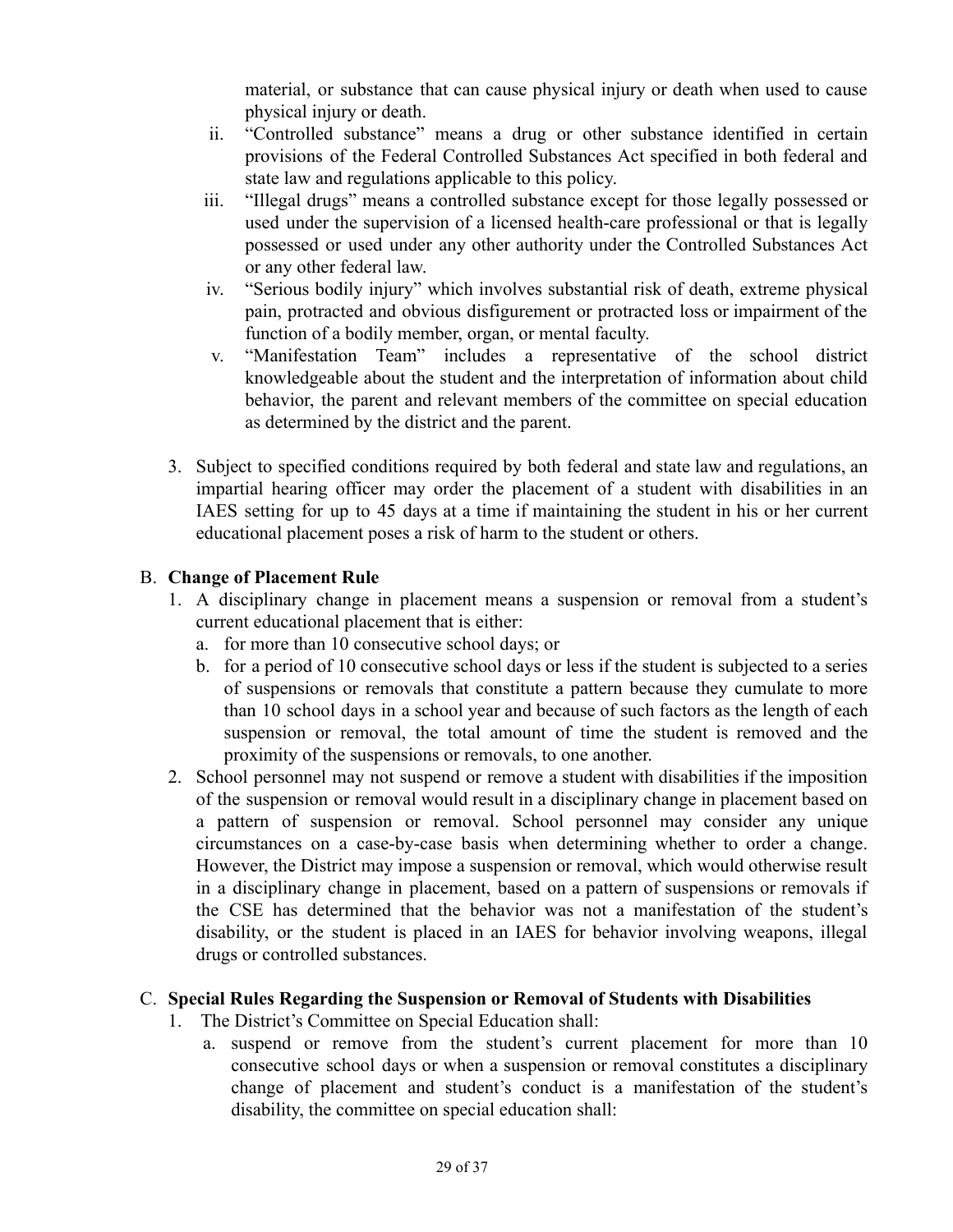- i. conduct a functional behavior assessment and implement a behavior intervention plan for such student, provided that the school district had not conducted such assessment prior to the manifestation determination before the behavior that results in the change in placement; or
- ii. if the student already has a behavior intervention plan and who has been suspended or removed from his or her current educational placement for more than 10 school days in a school year is subjected to a suspension or removal that does not constitute a disciplinary change in placement, the CSE shall meet to review such plan and its implementation and modify the plan and its implementation as necessary, to address the behavior that results in the change in placement.
- iii. if one or more members of the CSE believe that modifications are needed, the school district shall convene a meeting of the CSE to modify such a plan and its implementation, to the extent the committee determines necessary.

The Manifestation Team shall review:

- i. all relevant information in the student's file including:
	- a. the student IEP;
	- b. any teacher observations, and
	- c. any relevant information provided by the parents.

The Manifestation Team must make a determination whether:

- i. the conduct in question was caused by or had a direct and substantial relationship to the student's disability; or
- ii. the conduct in question was the direct result of the school district's failure to implement the IEP.

The parents must receive written notification prior to any manifestation team meeting to ensure that the parent has the opportunity to attend. The notification shall inform the parents of the purpose of the meeting, the names of the individuals expected to attend and inform the parents of their right to have relevant members of the committee on special education participate at the parents' request.

- b. The CSE shall, following a determination that the student's conduct was a manifestation of the student's disability:
	- i. conduct a functional behavioral assessment and implement a behavioral intervention plan for such student: and
	- ii. except where the student is found guilty of the sale/solicitation of an illegal drug, the student has caused serious bodily injury or the student brought a weapon to school or to a school function, return the student to the placement where the student was removed unless the parent and the school district agree to a change in placement as part of the modification of the behavior intervention plan.
	- iii. deficiencies in the IEP or placement. If while conducting the manifestation determination, the school identifies deficiencies in the student's IEP or placement or in their implementation, it must take immediate steps to remedy those deficiencies.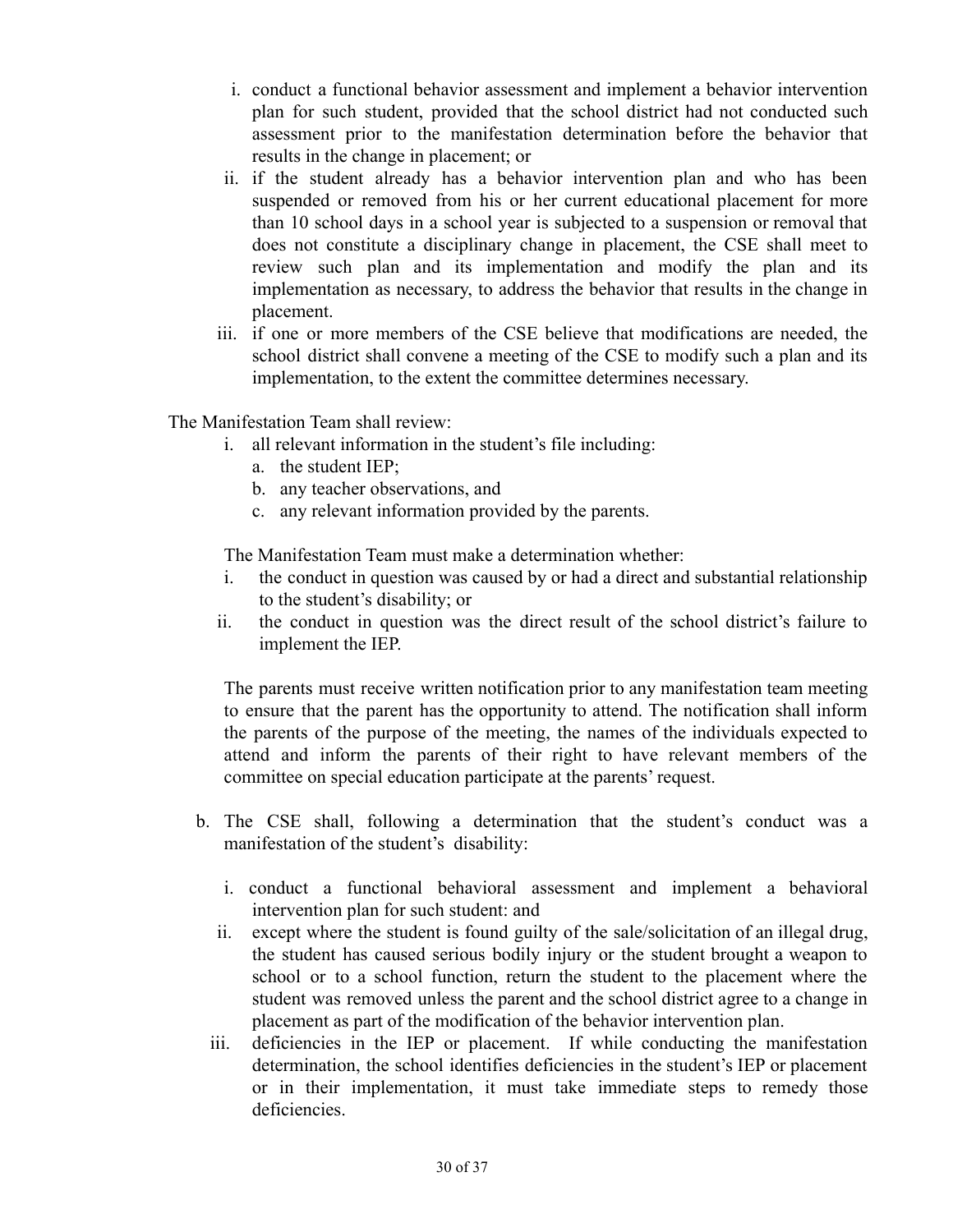- c. A student with a disability may not be removed from class if imposition of the five (5) school day or ten (10) school day suspensions or removal would result in a disciplinary change of placement based on a pattern of suspensions or removals as determined by school personnel in accordance with regulation, except where the manifestation team has determined that:
	- i. the behavior was not a manifestation of such student's disability, or
	- ii. the student is placed in an IAES as authorized by law or regulation.
- d. The interim alternative educational setting and the services to be provided to a student placed in an interim alternative educational setting shall be determined by the CSE. Such setting shall:
	- i. be selected so as to enable the student to continue to progress in the general curriculum, although in another setting, and to continue to receive those modifications that will enable the student to meet the goals set out in that IEP; and
	- ii. include, as appropriate, a functional behavioral assessment and behavioral intervention services and modifications to address the behavior that is subject to disciplinary action that is designed to prevent the behavior from recurring.
- e. During subsequent suspensions or removals for periods of ten (10) consecutive school days or less than the aggregate total, more than ten (10) school days in a school year but do not constitute a disciplinary change in placement, regardless of manifestation determination, students with disabilities shall be provided with services necessary to enable the student:
	- i. to appropriately progress in the general education curriculum:
	- ii. appropriately advance toward achieving the goals set out in the student's IEP; and
	- iii. to receive, as appropriate, a functional assessment and behavioral intervention services and modifications that are designed to address the behavior violation so it does not recur.
- f. The parents of a student who is facing disciplinary action, but who has not been determined to be eligible for services under IDEA and Article 89 at the time of misconduct, shall have the right to invoke applicable procedural safeguards set forth in federal and state law and regulations if in accordance with federal and statutory and regulatory criteria. Except as provided below, a school district shall be deemed to have knowledge that such student has a disability if prior to the time the behavior occurred:
	- i. the parent of such student has expressed in writing to supervisory or administrative personnel of the appropriate educational agency or to a teacher of the student that the student is in need of special education, provided that such expression of concern may be oral if the parent does not know how to write or had a disability that prevents a written statement.
	- ii. the parent of the student has requested an evaluation of the student pursuant to the regulations.
	- iii. a student's teacher, or other personnel of the district, expressed specific concerns about a pattern of behavior demonstrated by the student, directly to the director of special education of the district in accordance with the district's established child find or special education referral system.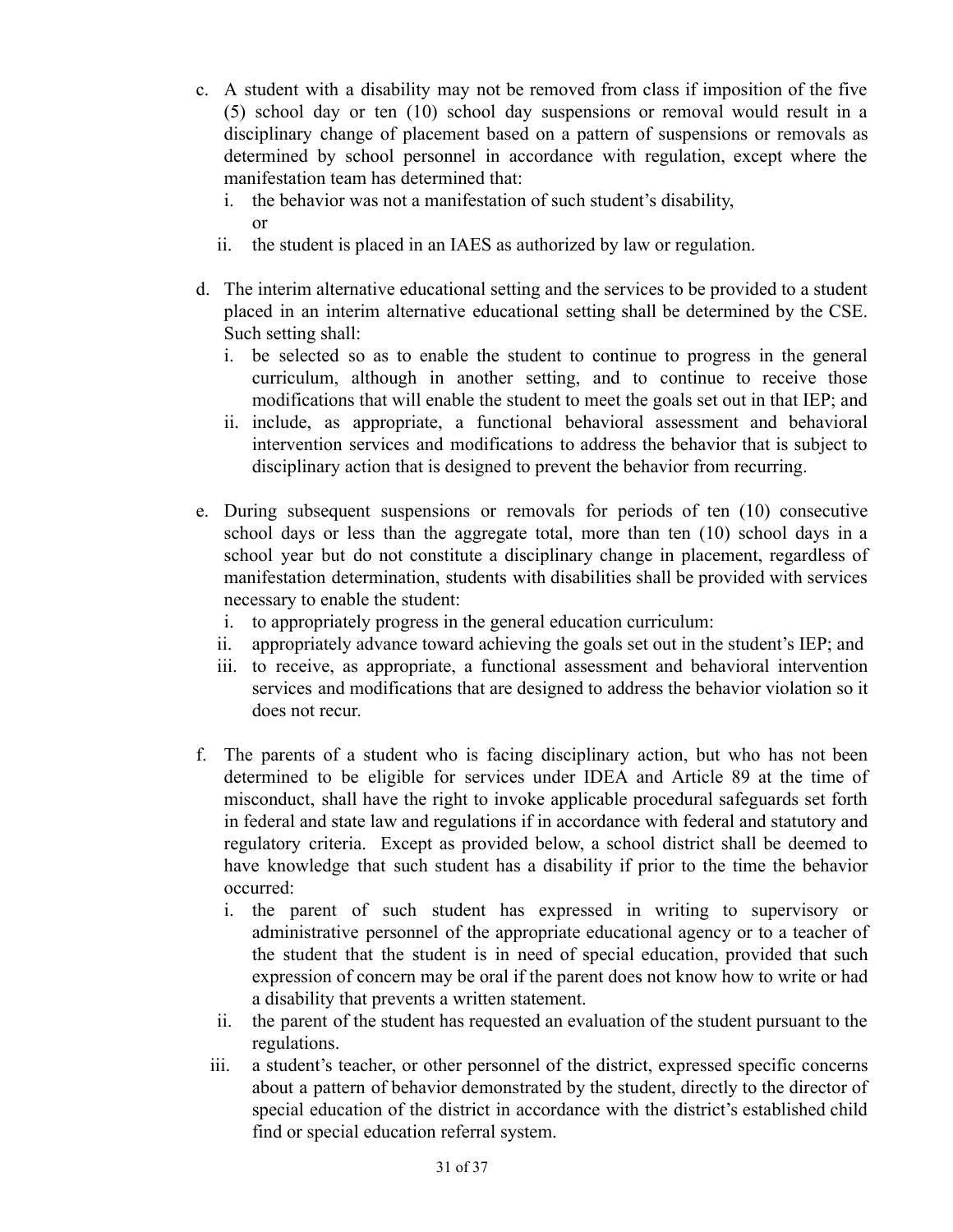Exception: A student is not presumed to have a disability for discipline purposes if, as a result of receiving the information specified above:

- i. it was determined that the student is not a student with a disability pursuant to this Part.
- ii. the parent of the student is not allowed an evaluation of the student pursuant to regulations, or
- iii. the parent of the student has refused services under this Part;

However, if a request for an individual evaluation is made while such non-disabled student is subjected to a disciplinary removal, an expedited evaluation shall be conducted and completed in the manner prescribed by applicable federal and state law and regulations. Until the expedited evaluation is completed, the non-disabled student who is not a student presumed to have a disability for discipline purposes shall remain in the educational placement determined by the District, which can include suspension.

- g. Change in a placement to an IAES for behavior involving serious bodily injury, weapons, illegal drugs or controlled substances, up to 45 school days, but not to exceed the period of suspension ordered by the superintendent in accordance with Educational Law §3214(3), where the student:
	- i. has inflicted serious bodily injury, upon another person while at school, on school premises or at a school function under the jurisdiction of the educational agency;
	- ii. carries or possesses a weapon to or at school, on school premises, or at a school function; or
	- iii. knowingly possesses or uses illegal drugs or sells or solicits the sale of a controlled substance while at school or a school function.
- h. The District shall provide parents with notice of disciplinary removal no later than the date on which a decision is made to change the placement of a student with a disability to an IAES for either misconduct involving weapons, illegal drugs or controlled substances or because maintaining the student in his/her current education setting poses a risk of harm to the student or others; or a decision is made to impose a suspension or removal that constitutes a disciplinary change in placement. The procedural safeguards notice prescribed by the Commissioner shall accompany the notice of disciplinary removal.
- i. The parents of a student with disabilities subject to a suspension of five consecutive school days or less shall be provided with the same opportunity for an informal conference available to parents of non-disabled students under the Educational Law.

The period of suspension or removal ordered by the superintendent may not exceed the amount of time that a non-disabled student would be suspended for the same behavior.

j. Superintendent hearings on disciplinary charges against students with disabilities and students presumed to have a disability for discipline purposes shall be bifurcated into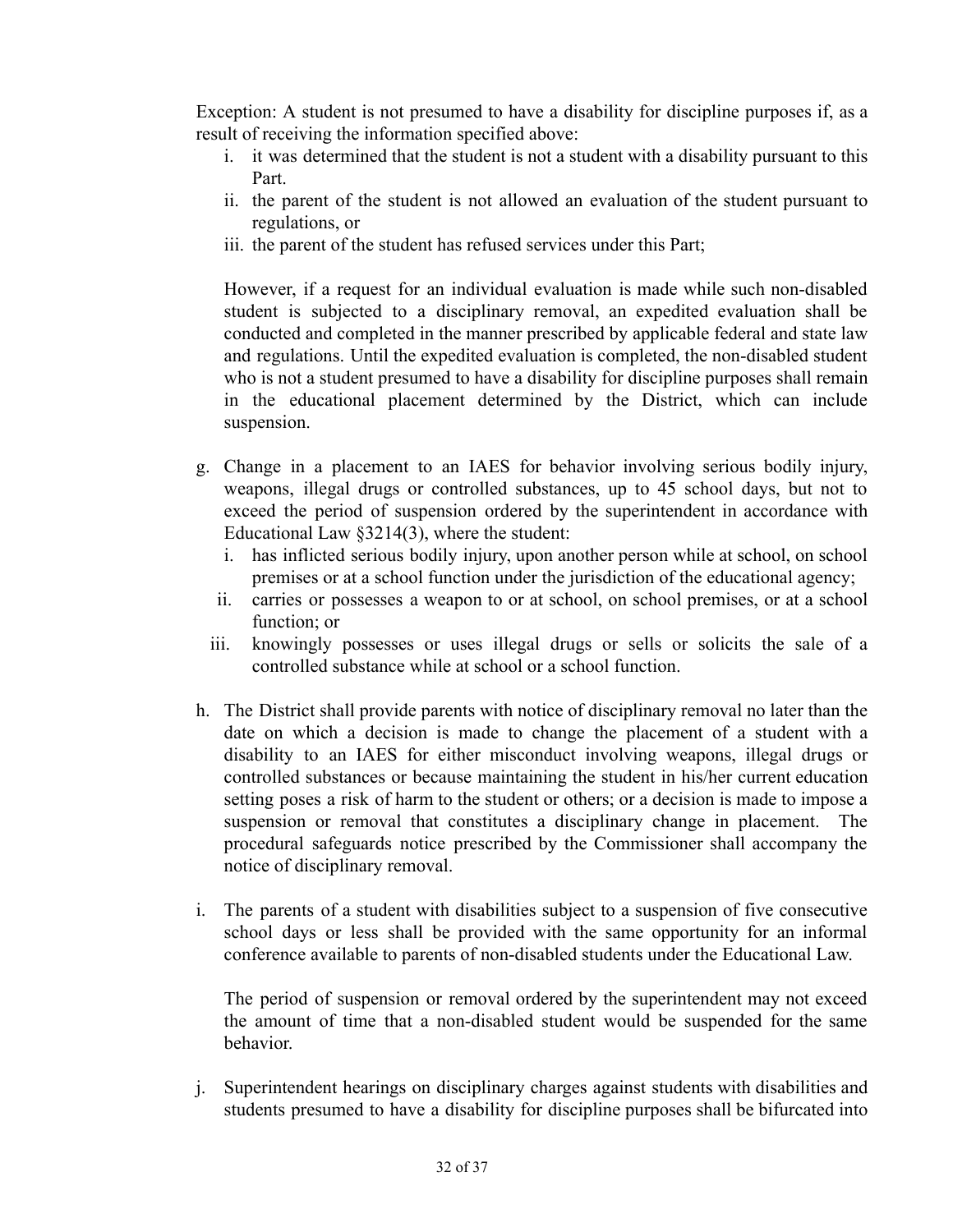a guilt phase and a penalty phase in accordance with the procedures set forth in the Commissioner's regulations incorporated into this code.

- k. The removal of a student with disabilities other than the suspension or placement in an IAES shall be conducted in accordance with the due process procedures applicable to such removals of non-disabled students, except that the school personnel may not impose such removal for more than ten (10) consecutive days or for a period that would result in a disciplinary change in placement unless the CSE determined that the behavior is not a manifestation of the student's disability.
- l. During any period of suspension or removal, including placement in an IAES, students with disabilities shall be provided services as required by the Commissioner's regulations incorporated into this code.
- m. Nothing in this section shall be construed to authorize the suspension or removal of a student with a disability from his or her current educational placement for violation of school rules following a determination by the manifestation team that the behavior is a manifestation of the student's disability, except where the student is placed in an IAES for behavior involving serious bodily injury, weapons, illegal drugs or controlled substances or the student is placed in an IAES by an impartial hearing officer.

## **D. Expedited Due Process Hearing**

- 1. An expedited due process hearing shall be conducted in the manner specified by the Commissioner's regulations incorporated into this code if:
	- a. The District requests such a hearing to obtain an order of an impartial hearing officer placing a student with a disability in an IAES where school personnel maintain that it is dangerous for the student to be in his or her current educational placement, or during the pendency of due process hearing where school personnel maintain that is dangerous for the student to be in his or her current educational placement during such proceedings.
	- b. If the parents request a hearing regarding the change of placement to an IAES by a superintendent of schools or regarding a change in placement by an impartial hearing officer where the district maintains that it is dangerous for the student to remain in his or her current educational placement, or regarding a determination that the behavior is not a manifestation of the student's disability for a student who has been placed in an IAES, the student shall remain in the IAES pending the decision of the impartial hearing officer or until the expiration of the time period determined by regulation, whichever occurs first unless the parents and the district agree otherwise.

If school personnel propose to change the student's placement after expiration of an IAES placement, during the pendency of any proceeding to challenge the proposed change in placement, the student shall remain in the placement prior to removal to the IAES, except where the student is again placed in an IAES.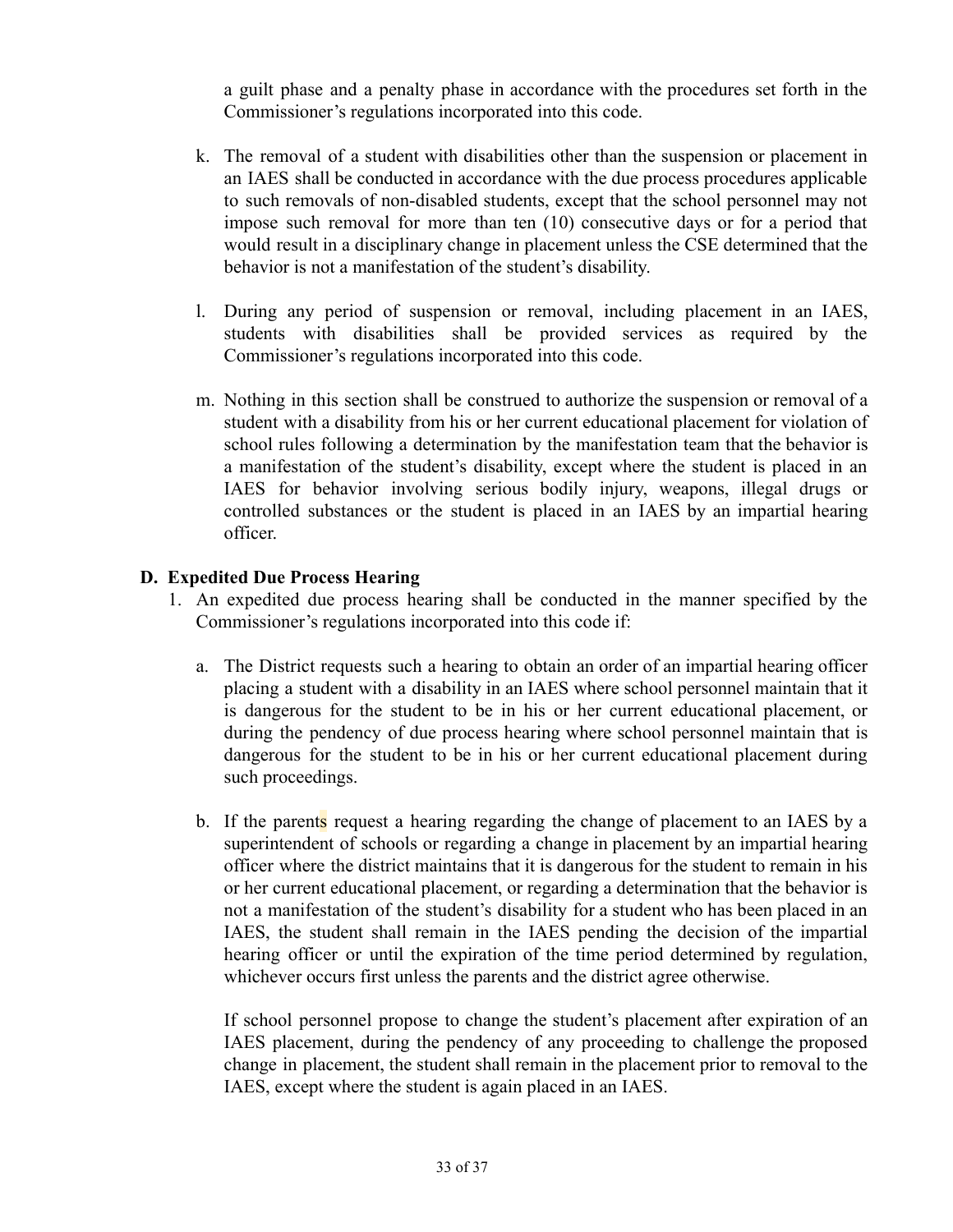- c. An expedited due process hearing shall be completed within fifteen (15) business days of receipt of the request for a hearing. Although an impartial hearing officer may grant specific extensions of such time period, he or she must mail a written decision to the district and the parents within five (5) days after the last hearing date, and in no event later than 45 school days after receipt of the request for a hearing, without exceptions or extensions.
- d. IHO **(Impartial Hearing Officer)** may order a change of placement to an appropriate IAES for not more than 45 school days if the hearing officer:
	- i. determines that the district has demonstrated by substantial evidence that maintaining the current placement of the student is substantially likely to result in harming themselves or others;
	- ii. considers the appropriateness of the student's current placement;
- iii. considers whether the school district has made reasonable efforts to minimize the risk of harm in the student's current placement, including the use of supplementary aids and services; and
- iv. determines that the IAES proposed by school personnel meets the definition set forth above.

For purposes of this section, "substantial evidence" shall mean beyond a preponderance of the evidence.

An IAES ordered pursuant to this section shall be determined by the CSE.

## **E. Referral to law enforcement and judicial authorities**

In accordance with the provisions of IDEA and its implementing regulations:

- 1. The District may report a crime committed by the child with a disability to the appropriate authorities, and such action will not constitute a change of the student's placement.
- 2. The superintendent shall ensure that copies of the special education and disciplinary records of a student with disabilities are transmitted for consideration to the appropriate authorities to which a crime is reported.

# **XV. CORPORAL PUNISHMENT**

Corporal punishment is any act of physical force upon a student for the purpose of punishing that student. Corporal punishment of any student by any District employee is strictly forbidden.

However, in situations where alternative procedures and methods that do not involve the use of physical force cannot reasonably be used, reasonable physical force may be used to:

- 1. Protect oneself, another student, teacher or any person from physical injury.
- 2. Protect the property of the school or others.
- 3. Restrain or remove a student whose behavior interferes with the orderly exercise and performances of school or District functions, power and duties, if that student has refused to refrain from further disruptive acts.

The District will file all complaints about the use of corporal punishment with the Commissioner of Education in accordance with the Commissioner's regulations.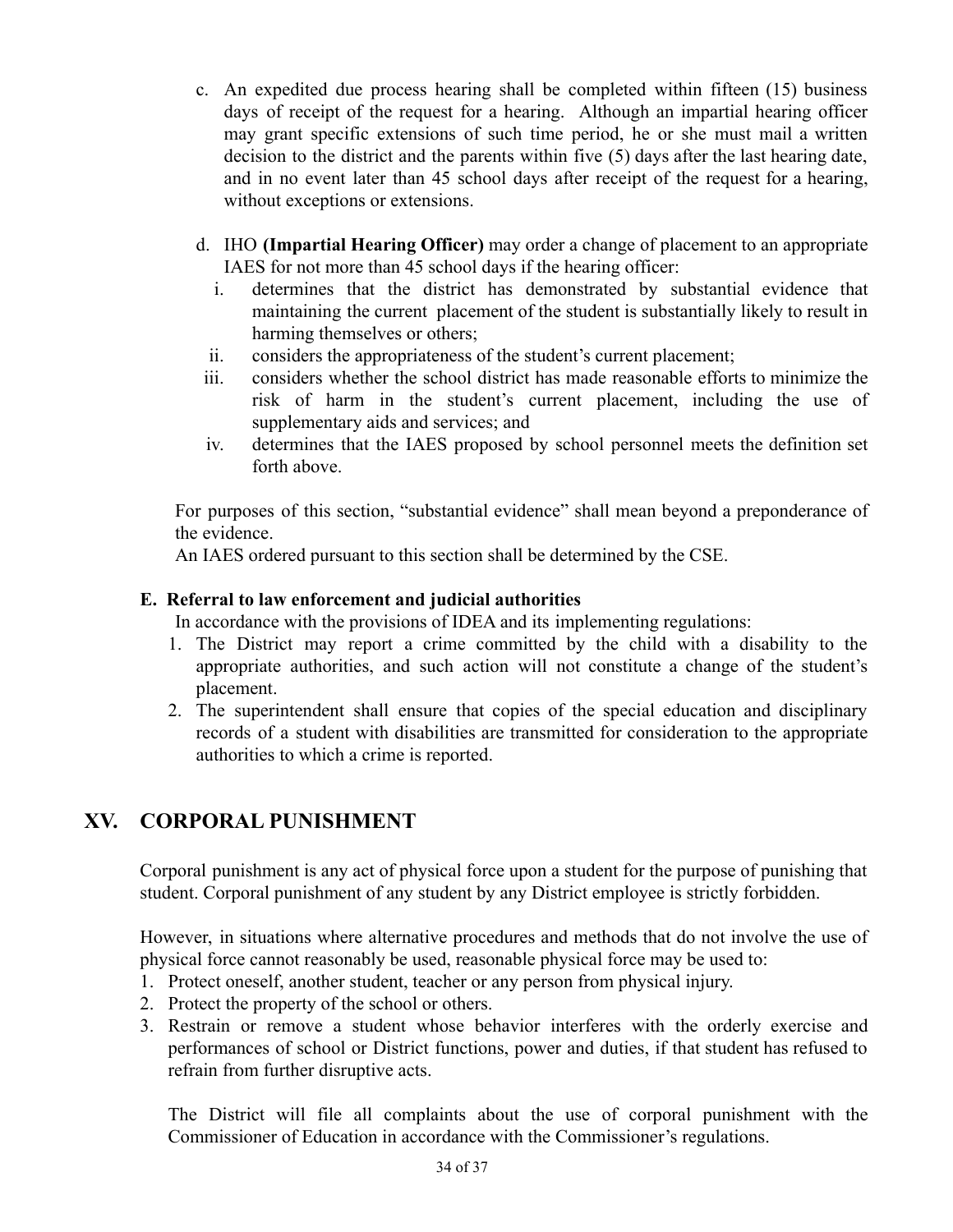## **XVI. STUDENT SEARCHES AND INTERROGATIONS**

The Board of Education is committed to ensuring an atmosphere on school property and at school functions that is safe and orderly. To achieve this kind of environment, any school official authorized to impose a disciplinary penalty on a student may question a student about an alleged violation of law or the District Code of Conduct. Students are not entitled to any sort of "Miranda" type warning before being questioned by school officials, nor are school officials required to contact a student's parent before questioning the student. However, school officials will tell all students why they are being questioned.

In addition, the Board authorizes the superintendent, building principals, the school nurse and district employees to conduct searches of students and their belongings if the authorized school official has reasonable suspicion to believe that the search will result in evidence that the student violated the law or the District Code of Conduct.

An authorized school official may conduct a search of a student's belongings that is minimally intrusive, such as touching the outside of a book bag so long as the school official has a legitimate reason for the very limited search.

An authorized school official may search a student or the student's belongings based upon information received from a reliable informant.

Unless a crime has been committed on school premises, the school office will contact the student's parents or guardians to arrange for their presence or obtain their consent in order for their child to be questioned by police officials.

#### **Student Lockers, Desks, Data Files, and other School Storage Places**

The rules in this Code of Conduct regarding searches of students and their belongings do not apply to student lockers, desks and other school storage places. Students have no reasonable expectation of privacy with respect to these places and school officials retain complete control over them. This means that student lockers, desks and other school storage places may be subject to search at any time by school officials, without prior notice to students and without their consent. For additional information on Searches and Interrogations, including information pertaining to the questioning or interviewing of students by law enforcement officials, and requirements associated with these actions, please refer to Board of Education Policy #7330.

## **XVII.VISITORS TO THE SCHOOLS**

The following rules apply to visitors to the schools:

- 1. Anyone who is not a regular staff member or student of the school will be considered a visitor.
- 2. All visitors to the school must report to the attendance office and present photo ID upon arrival at the school and state the purpose of their visit. Visitors will be required to sign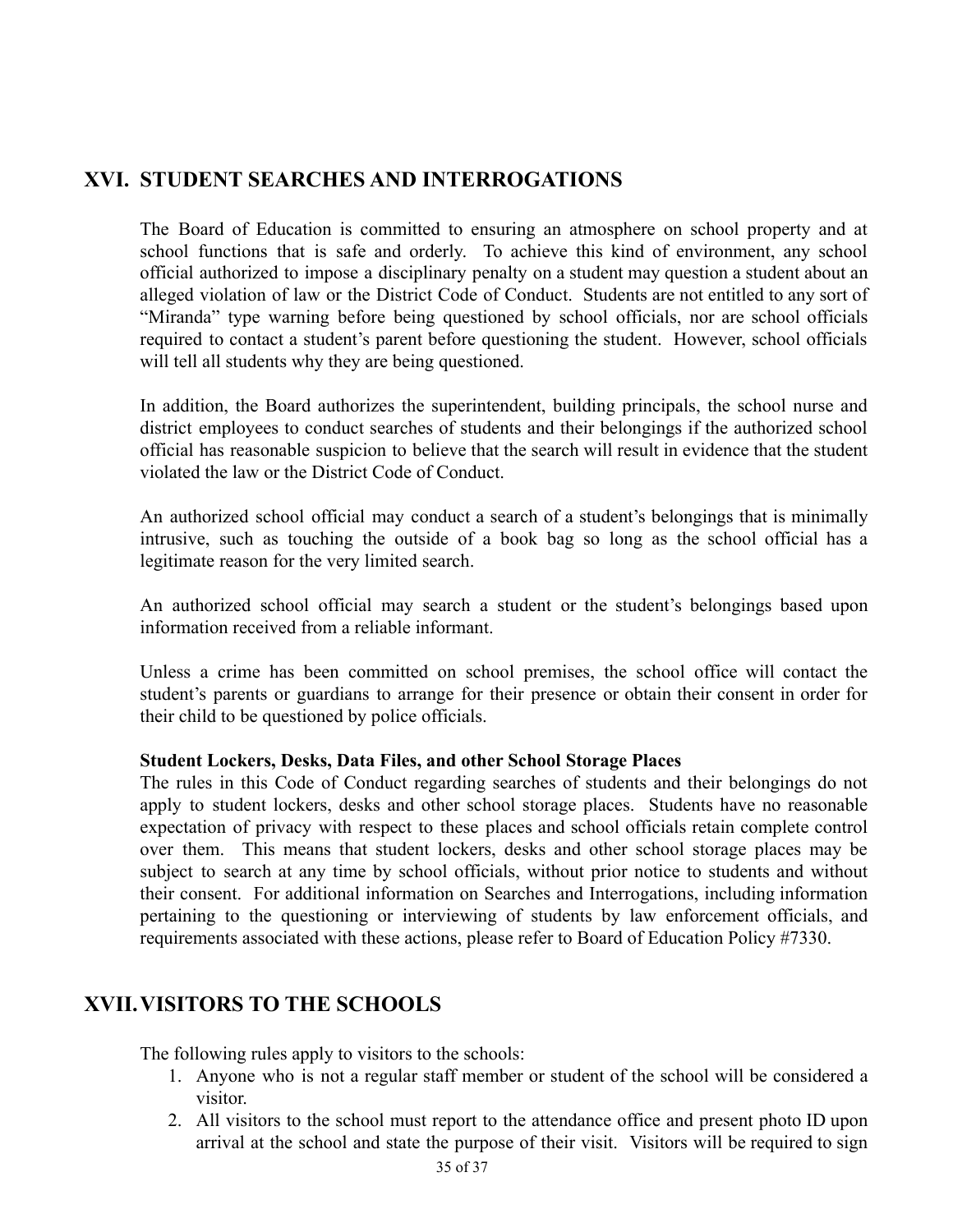the visitor's register and follow specific building procedures. Visitors attending school functions that are open to the public, such as parent-teacher organization meetings or public gatherings are not required to register.

- 3. Parents or citizens who wish to observe a classroom while school is in session are required to obtain permission in advance from the building principal.
- 4. Visitors are expected to refrain from taking class time to discuss individual matters with teachers. Visitation will occur in a way that avoids or minimizes disruption to the normal learning process and the ordinary classroom routine. The building administrator may accompany visitors during the visit when appropriate. Visitors are expected to maintain confidentiality regarding information acquired during the course of the visit.
- 5. Any unauthorized person on school property will be reported to the principal or his/her designee. Unauthorized persons will be asked to leave. The police may be called if the situation warrants. Before a child may be released from the building to a visitor, the visitor must be approved by the building principal or designee as one having the legal right to take the child. The visitor will wait in the main office for the child to come from the classroom and/or follow other duly approved procedures for that building.
- 6. All visitors are expected to abide by the rules for public conduct on school property contained in this Code of Conduct.

## **XVIII. PUBLIC CONDUCT ON SCHOOL PROPERTY**

The District is committed to providing an orderly, respectful environment that is conducive to learning. To create and maintain this kind of an environment, it is necessary to regulate public conduct on school property and at school functions. The restrictions on public conduct on school property and at school functions contained in this Code are not intended to limit freedom of speech or peaceful assembly. The purpose of this Code is to maintain public order and prevent abuse of the rights of others. All persons (students, teachers, administrators, parents, other guests) on school property or attending a school function shall conduct themselves in a respectful and orderly manner.

#### **Penalties**

Persons who violate this Code shall be subject to warning, reprimand, suspension or dismissal as the facts may warrant in accordance with any legal rights they may have.

#### **Enforcement**

The building principal or his/her designee shall be responsible for enforcing the conduct required by this Code. In addition, the district reserves its right to pursue a civil or criminal legal action against any person violating the Code.

## **XIX. DISSEMINATION AND REVIEW**

## **Dissemination of Code of Conduct**

The Board of Education will review this Code of Conduct every year and update it as necessary. The Code of Conduct and any amendments to it will be filed with the Commissioner no later than 30 days after adoption. The Board will work to ensure that the community is aware of this Code of Conduct by: